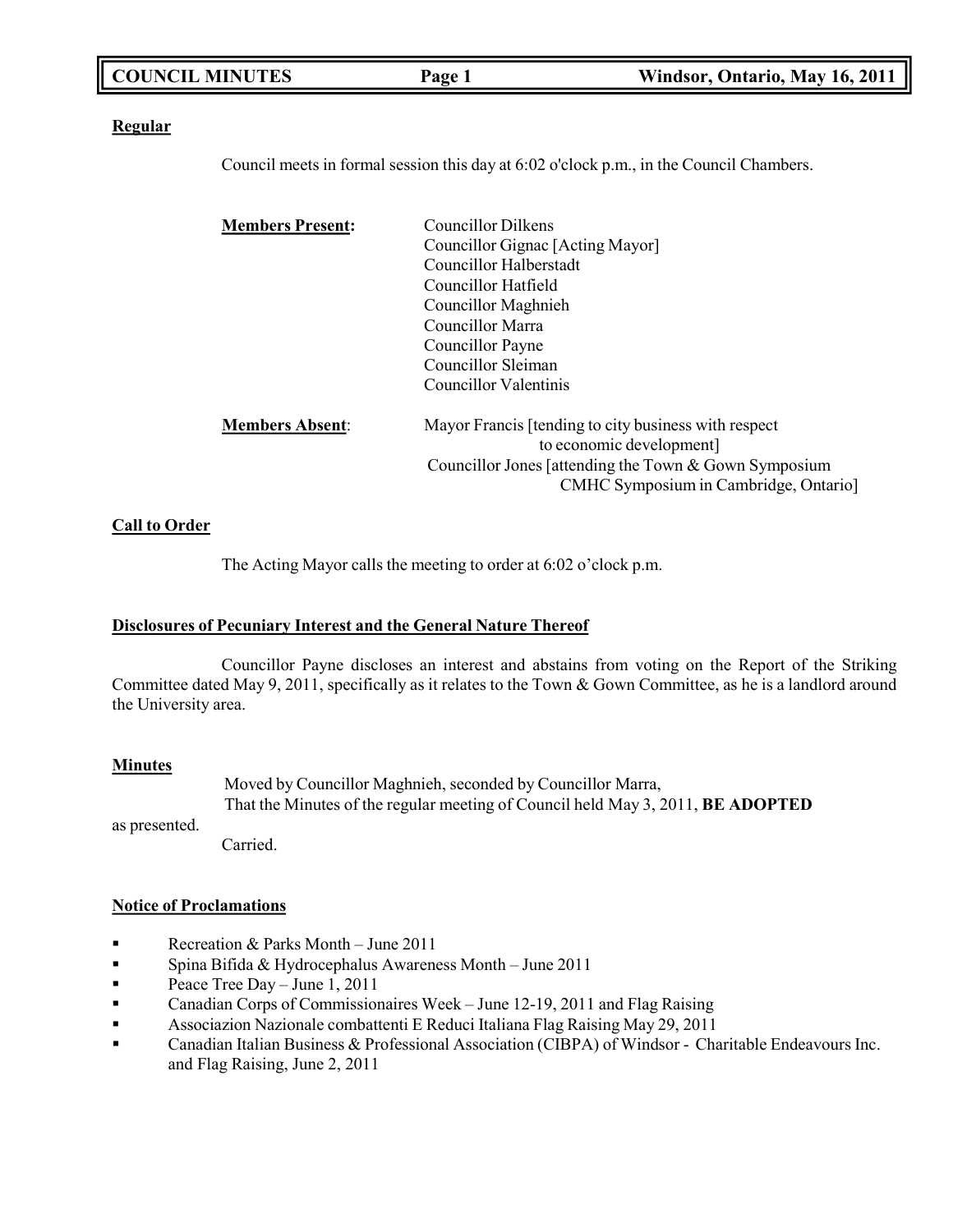# **COUNCIL MINUTES Page 2 May 16, 2011**

#### **Committee of the Whole**

Moved by Councillor Payne, seconded by Councillor Valentinis,

That Council do now rise and move into Committee of the Whole with the Acting Mayor presiding for the purpose of dealing with:

- (a) communication items;
- (b) consent agenda;
- (c) hearing requests for deferrals or referrals of any items of business;
- (d) hearing presentations and delegations;
- (e) consideration of business items;
- (f) consideration of Committee reports:
	- (i) **Report of Special In-Camera Meeting or other Committee as may be held prior to Council** (if scheduled); and
	- (ii) **Report of the Striking Committee** of its meeting held May 9, 2011; and
	- (iii) **Report No. 139 of the Windsor Licensing Commission** of its meeting held November 16, 2010, 2011

(g) consideration of by-laws 89-2011 through 96-2011 (inclusive). Carried.

### **Communications**

Moved by Councillor Dilkens, seconded by Councillor Sleiman,

**M117–2011** That the following Communication Items 1 to 16 inclusive, as set forth in the Council Agenda **BE REFERRED** as noted:

Carried.

| <b>Item</b>    | From                                                       | <b>Description</b>                                                                                                |
|----------------|------------------------------------------------------------|-------------------------------------------------------------------------------------------------------------------|
|                |                                                            | P3s offer unique approach to public infrastructure delivery, ensure greater<br>savings and value for taxpayers.   |
|                |                                                            | Chief Financial Officer & City Treasurer                                                                          |
| $\mathbf{1}$   | PPP Canada                                                 | <b>City Engineer</b>                                                                                              |
|                |                                                            | Note & File                                                                                                       |
|                |                                                            | <b>GP2011</b>                                                                                                     |
|                |                                                            | Creative Communities Prosperity Fund.                                                                             |
| $\overline{2}$ | Ministry of Tourism and                                    | <b>Executive Director of Recreation &amp; Culture</b>                                                             |
|                | Culture                                                    | Note & File                                                                                                       |
|                |                                                            | <b>AF2011</b>                                                                                                     |
|                | <b>Essex Region</b>                                        | Draft of Proposed Changes for Updated & Amended Assessment Report<br>for the Essex Region Source Protection Area. |
| $\overline{3}$ | <b>Conservation Authority</b>                              | <b>City Engineer</b>                                                                                              |
|                | $(ERCA) - Source$                                          | Note & File                                                                                                       |
|                | <b>Protection Committee</b>                                | <b>GCE2011</b>                                                                                                    |
|                |                                                            | 2010 Annual Report and Financial Statements.                                                                      |
| 4              | <b>Municipal Property</b><br><b>Assessment Corporation</b> | <b>Chief Financial Officer &amp; City Treasurer</b>                                                               |
|                | (MPAC)                                                     | Note & File                                                                                                       |
|                |                                                            | <b>ACEA2011</b>                                                                                                   |
|                |                                                            | Letter of thank you for the opportunity to present members of Council                                             |
|                | Canadian Cancer Society,                                   | with a daffodil pin and for declaring April 2011 as Daffodil Month in                                             |
| 5              | Essex County Unit,                                         | Windsor.                                                                                                          |
|                | Ontario Division                                           | Note & File                                                                                                       |
|                |                                                            | <b>APR2011</b>                                                                                                    |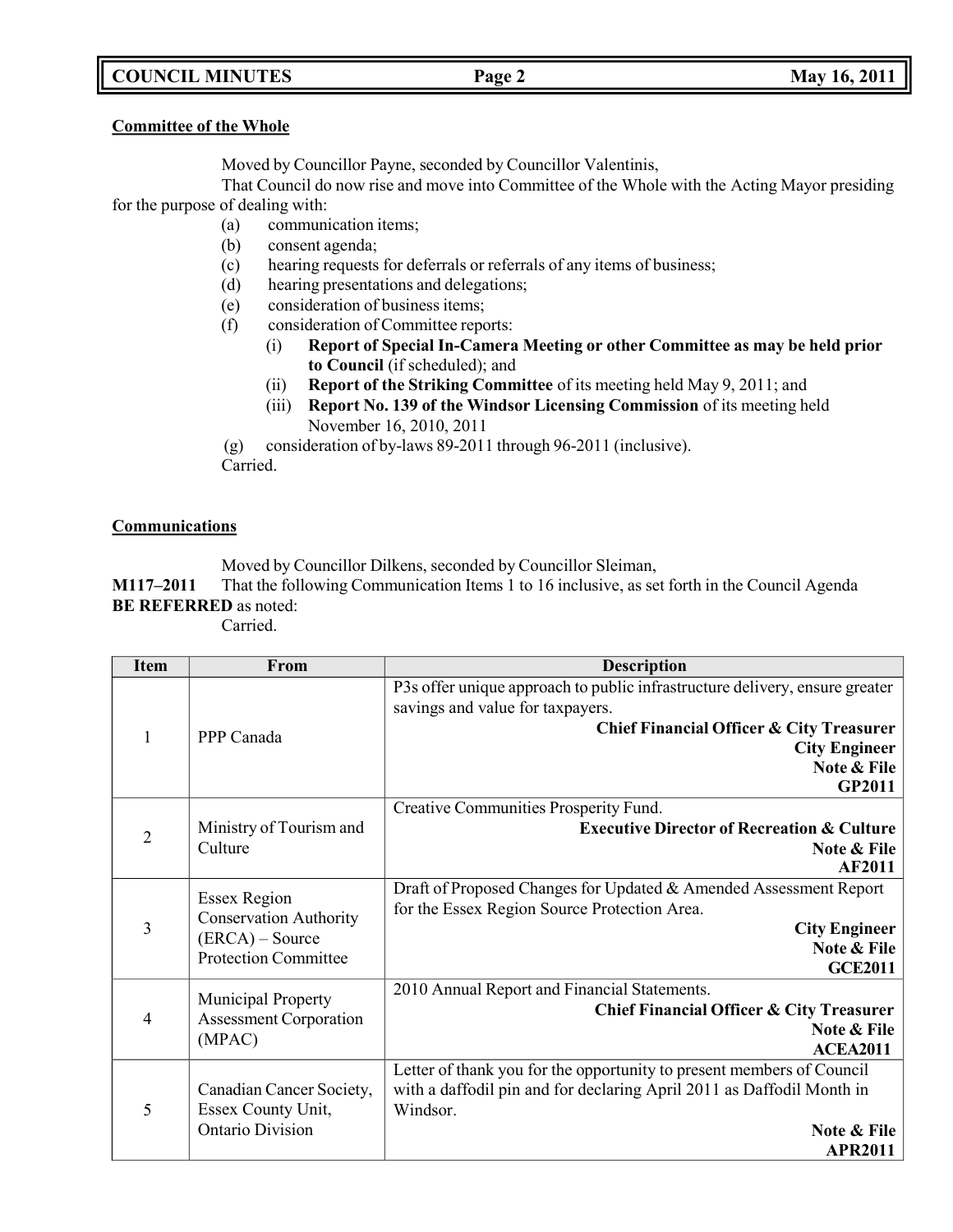**COUNCIL MINUTES Page 3 May 16, 2011**

| 6                | University of Windsor,<br>Odette School of<br><b>Business</b>         | Request for sponsorship for 27 <sup>th</sup> Annual CCSBE Conference<br>Entrepreneurship and Community.<br><b>Chief Financial Officer &amp; City Treasurer</b><br>Note & File<br><b>ME2011</b>   |
|------------------|-----------------------------------------------------------------------|--------------------------------------------------------------------------------------------------------------------------------------------------------------------------------------------------|
| $\tau$           | Secretary/Treasurer<br>Committee of Adjustment                        | Consent Authority Agenda Record Hearing to be held on Wednesday,<br>May 18, 2011, Council Chambers, 3rd Floor, Windsor City Hall, 350<br>City Hall Square West, Windsor<br>Note & File<br>ZC2011 |
| 8                | <b>Transit Windsor</b>                                                | Response to $CQ71-2010$ – need for islands at the new transit centre to be<br>power washed.<br>Note & File<br><b>MT2011</b>                                                                      |
| $\boldsymbol{9}$ | City Engineer                                                         | Relocation of Remaining Parking Enforcement Staff to 1266 McDougall.<br>Note & File<br><b>ACLP2011</b>                                                                                           |
| 10               | Windsor Heritage<br>Committee                                         | Minutes of meeting held March 9, 2011( <i>previously distributed</i> for<br>members of Council only) (copy available upon request)<br>Note & File<br><b>MB2011</b>                               |
| 11               | Windsor Heritage<br>Committee                                         | Minutes of meeting held April 13, 2011( <i>previously distributed</i> for<br>members of Council only) (copy available upon request)<br>Note & File<br><b>MB2011</b>                              |
| 12               | Windsor-Essex County<br><b>Environment Committee</b>                  | Minutes of meeting held April 7, 2011( <i>previously distributed</i> for<br>members of Council only) (copy available upon request)<br>Note & File<br><b>MB2011</b>                               |
| 13               | Board of Directors,<br>Willistead Manor Inc.                          | Minutes of meeting held April 7, 2011( <i>previously distributed</i> for<br>members of Council only) (copy available upon request)<br>Note & File<br><b>MB2011</b>                               |
| 14               | <b>Executive Committee</b><br>Board of Directors,<br>Willistead Manor | Minutes of meeting held April 7, 2011( <i>previously distributed</i> for<br>members of Council only) (copy available upon request)<br>Note & File<br><b>MB2011</b>                               |
| 15               | Seniors Advisory<br>Committee                                         | Minutes of meeting held April 28, 2011( <i>previously distributed</i> for<br>members of Council only) (copy available upon request)<br>Note & File<br><b>MB2011</b>                              |
| 16               | Department of Justice<br>Canada                                       | Response to request to transfer Windsor Airport from Her Majesty the<br>Queen to the City of Windsor.<br><b>City Engineer</b><br><b>City Solicitor</b><br>Note & File<br><b>APM/9795</b>         |

Carried.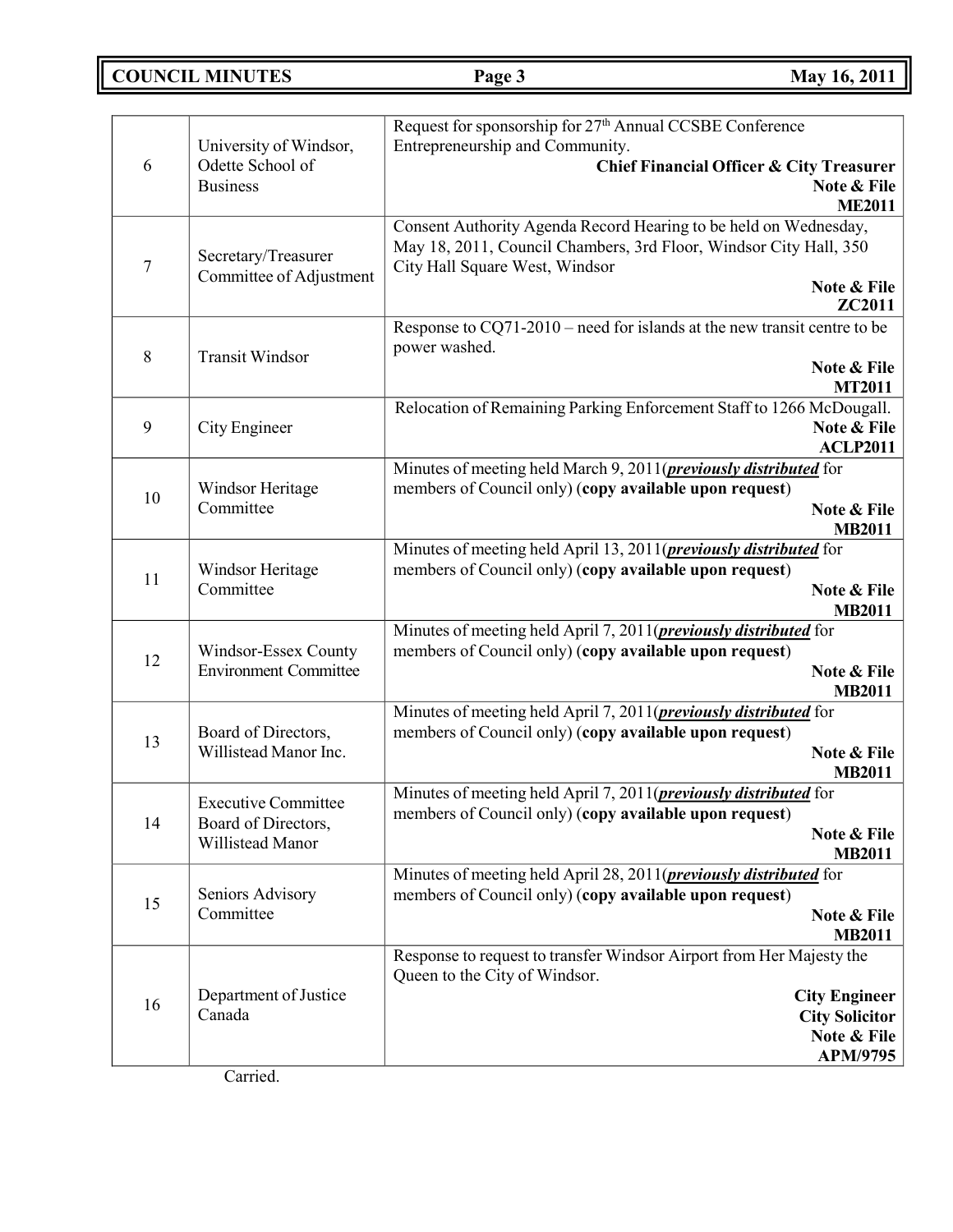# **COUNCIL MINUTES Page 4 May 16, 2011**

### **Consent Agenda**

Moved by Councillor Halberstadt, seconded by Councillor Hatfield,

That the following Consent Agenda and the recommendations contained in the administrative reports **BE APPROVED** as amended:

Item 1 Francois Court and Watson Avenue, Sewer Rehabilitation Item 2 88285 Ontario Ltd. Request for Extension of Draft Plan Approval, East Riverside – South Neighbourhood

Carried.

#### **Deferrals and/or Referrals and Withdrawals**

#### **Report of the Striking Committee meeting dated May 9, 2011**

At the request of Councillor Jones, the portion dealing with Town & Gown Committee on the Report of the Striking Committee dated May 9, 2011 is being deferred for a 2-week period to June 7, 2011 to allow for Councillor Jones to be in attendance.

Moved by Councillor Maghnieh, seconded by Councillor Marra,

**M118-2011** That the Report of the Striking Committee meeting dated May 9, 2011, specifically related to the Town & Gown Committee only **BE DEFERRED** to the June 7, 2011 meeting of Council to allow for Councillor Jones to be in attendance.

Carried.

Councillor Payne discloses an interest and abstains from voting on this matter.

#### **Presentations & Delegations:**

#### **DELEGATIONS**

### **NLC Management Limited, rezoning, 801-819 Ouellette Avenue, to permit a temporary commercial parking lot on the site**

#### **Karl Tanner, Dillon Consulting, representing the Applicant**

Karl Tanner, Dillon Consulting, representing the Applicant, appears before Council and is available for questions regarding the zoning request of NLC Management Limited, to permit a temporary commercial parking lot at 801-819 Ouellette Avenue.

### **ZB/10902 PAC 2**

(For final disposition of this matter, see Clause **CR170/2011** in Schedule "A" attached hereto.)

#### **Application for Financial Incentives under the Economic Revitalization Community Improvement Plan**

### **Tyler Stevens, Contract Glaziers; and Michal Chlumecky, owner of property**

Tyler Stevens, Contract Glaziers and Michal Chlumecky, appear before Council to provide an overview of their company, and request that Council approve the maximum incentives possible under the Economic Revitalization Community Improvement Plan for the continued successful growth of Contract Glaziers.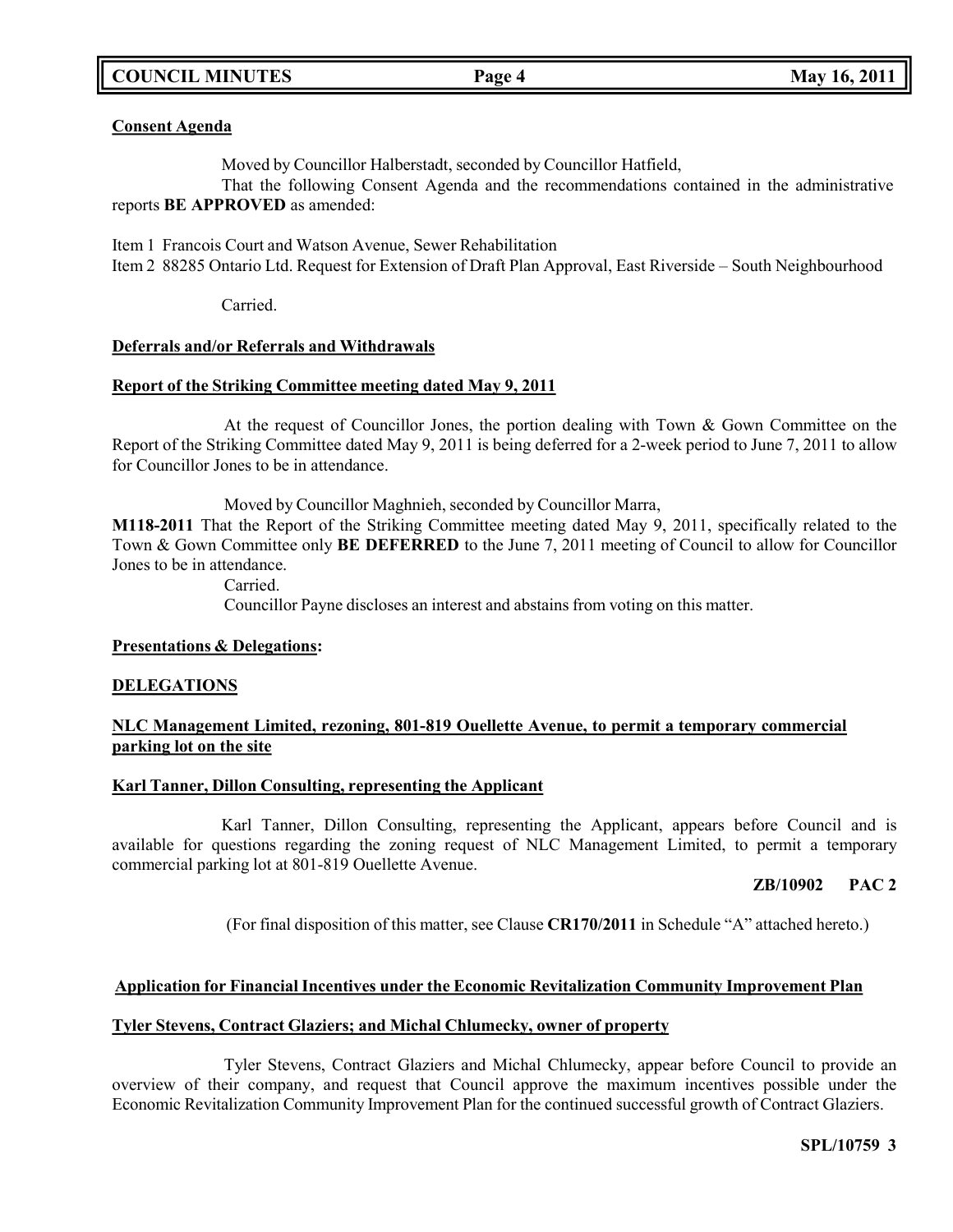(For final disposition of this matter, see Clause **CR168/2011** in Schedule "A" attached hereto.)

## **Official Plan and Zoning Amendments – Methadone Clinics**

### **Pat Reid, resident of Ward 4**

Pat Reid, resident of Ward 4, appears before Council to speak in support of the proposed Official Plan and Zoning Amendments for methadone clinics, stating that her neighbourhood in the 1500 block of Lincoln Road was safe and affordable prior to the opening of the methadone clinic at 1574 Lincoln Road, and that since its opening there has been a decrease in the value of homes as well as an increase in transient traffic, harassment of homeowners, and increased vandalism.

### **Michael Webb, resident of Ward 4**

Michael Webb, resident of Ward 4, appears before Council to speak in support of the proposed Official Plan and Zoning Amendments for methadone clinics, stating that the experiences of those in the 1500 block of Lincoln Road should be considered, and concludes by stating that the proposed amendments would serve in the best interests of all residents, and would be a useful tool for providing direction in terms of the location of all future methadone clinics, specifically by imposing a requirement for a 150 metre buffer between any clinic and a residential neighbourhood.

#### **Donna Vollans, resident of Ward 4**

Donna Vollans, resident of Ward 4, appears before Council to speak in support of the proposed Official Plan and Zoning Amendments for methadone clinics, stating that the 1500 block of Lincoln Road has changed in a negative way since the opening of the Methadone/Addiction Treatment Centre at 1574 Lincoln Road, suggesting that property values have since declined, with an increase in transient traffic, and concludes by applauding the proposed by-law, specifically the proposed buffer zone in residential areas.

### **Janine Kissner, Windsor Essex County Community Drug Strategy**

Janine Kissner, Windsor Essex County Community Drug Strategy, appears before Council to speak in opposition to the proposed Official Plan and Zoning Amendments for methadone clinics, which would include a 150 metre buffer between these types of clinics and residential neighbourhoods, suggesting it promotes stigmatization and in turn would be a detriment to those that need this type of medical assistance.

### **Joyce Zuk, Executive Director, Citizen Advocacy; and Colleen Higgins, Addiction Counsellor at Crossroads**

Joyce Zuk, Executive Director, Citizen Advocacy; and Colleen Higgins, Addiction Counsellor at Crossroads, appear before Council to speak in opposition to the proposed Official Plan and Zoning Amendments for methadone clinics, suggesting that such a by-law is discriminatory to the patients and sets up a two-tier system, and conclude by stressing that such clinics must be easily accessible and on a transit route line.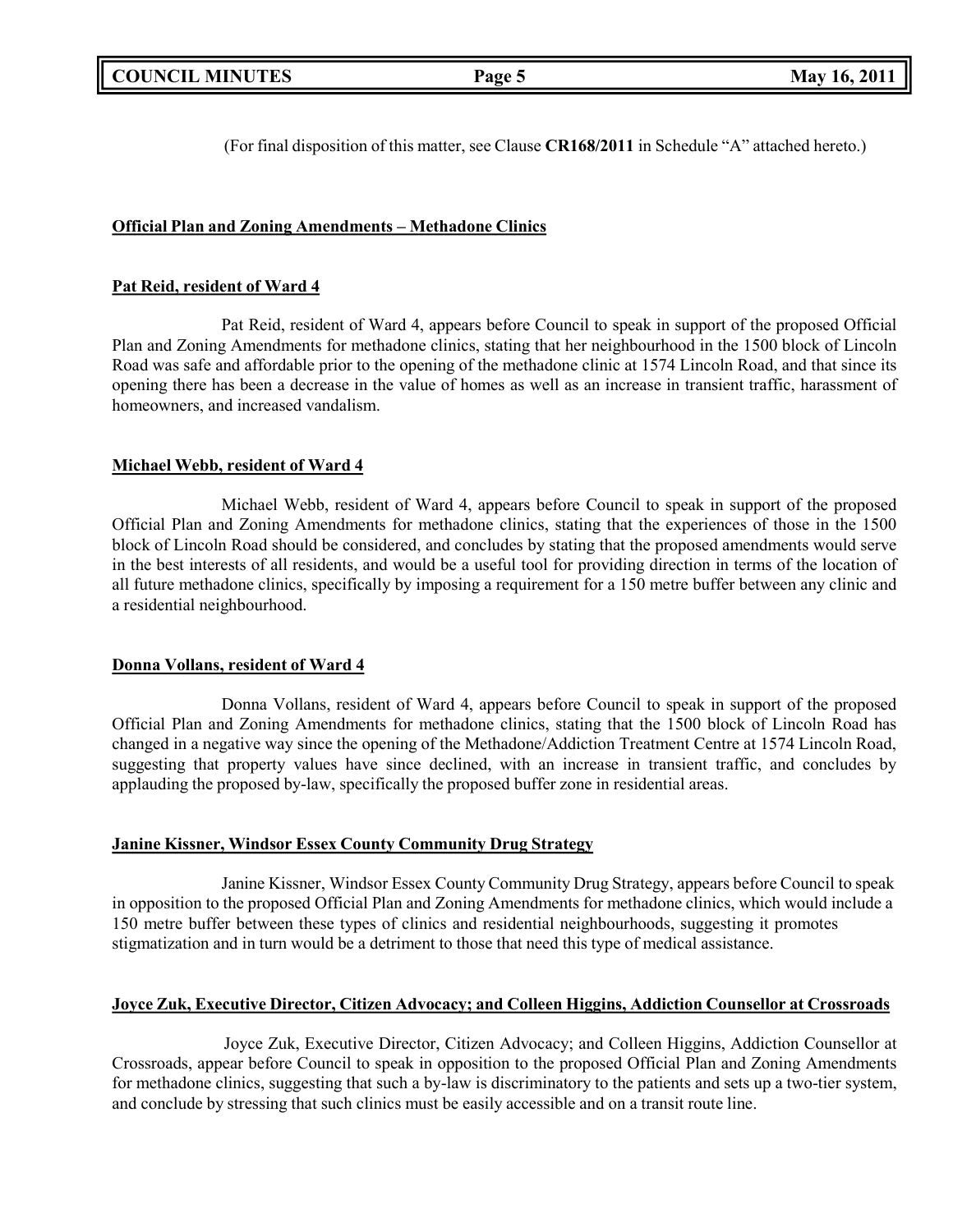#### **Richard Pollock, citizen**

Richard Pollock, citizen, appears before Council to speak in opposition to the proposed Official Plan and Zoning Amendments for methadone clinics, suggesting that such a by-law would be discriminatory and lead to the marginalization of those in need, and concludes by stating that adoption of such a by-law would be contrary to the Human Rights Code.

### **Kathy Huisman, resident of Ward 4**

Kathy Huisman, resident of Ward 4, appears before Council to speak in support of the proposed Official Plan and Zoning Amendments for methadone clinics, stating that the 1500 block of Lincoln Road has changed in a negative way since the opening of the Methadone/Addiction Treatment Centre at 1574 Lincoln Road, suggesting that property values have since declined, with an increase in transient traffic.

# **ZB/10940 ZO/10941 PAC 1**

(For final disposition of this matter, see Clause **CR169/2011** in Schedule "A" attached hereto.)

### Windsor Christian Fellowship, rezoning, 4490 7th Concession Road, construction of a shelter on the site to **permit the creation of a caretaker or pastoral residence within the existing church structure**

### **Jennifer Suzor, Solicitor representing Applicant; and Kathryn Hengl, Solicitor representing Rosati Construction**

Jennifer Suzor, Solicitor representing Applicant; and Kathryn Hengl, Solicitor representing Rosati Construction, appear before Council and are available for questions regarding the rezoning request at 4490 7<sup>th</sup> Concession Road, for construction of a shelter on the site to permit the creation of a caretaker or pastoral residence within the existing church structure.

# **ZB/10901 PAC 3**

(For final disposition of this matter, see Clause **CR171/2011** in Schedule "A" attached hereto.)

### **Official Plan 5 year Review**

### **David Hanna, Ward 1 resident**

David Hanna, Ward 1 resident, appears before Council to speak in support of the "Official Plan 5-Year Review", stating that it is a step in the right direction, and concludes by reiterating the importance of public participation and citizen engagement.

### **ZO/8949 PAC 4**

(For final disposition of this matter, see Clause **CR172/2011** in Schedule "A" attached hereto.)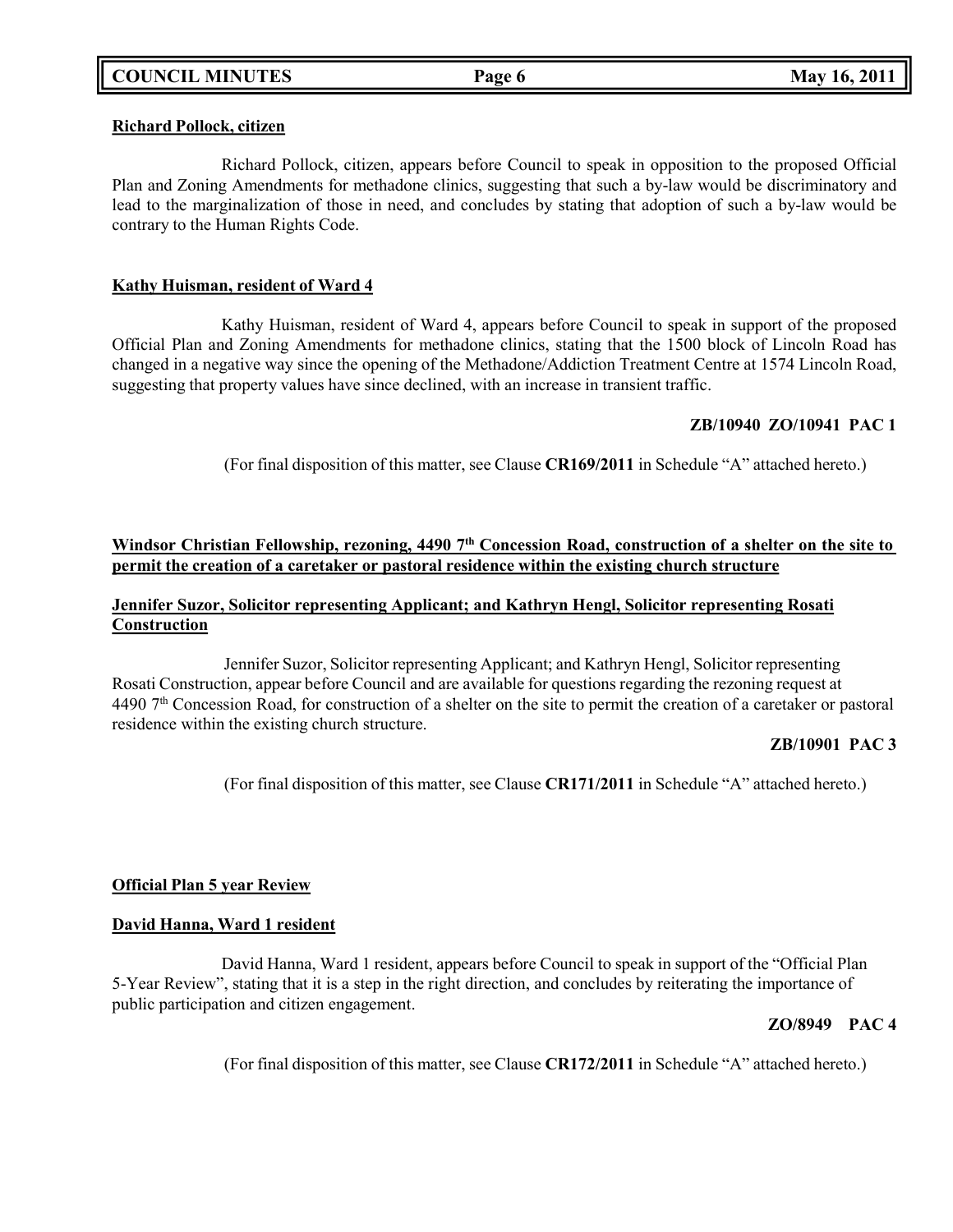# **COUNCIL MINUTES Page 7 May 16, 2011**

### **Windsor Licensing Commission Report No. 139**

### **John Clark, Legal Counsel; and Virginia Cosco-Pizzuti, Chair, Downtown Windsor Business Improvement Association (DWBIA)**

John Clark, Legal Counsel; and Virginia Cosco-Pizzuti, Chair, Downtown Windsor Business Improvement Association, appear before Council to provide a response to the draft by-law respecting body rub parlours, stating that they support the introduction of licensing with respect to these businesses, but further suggest the need for the inclusion of provisions restricting locations, more stringent punishment for violations, limiting the use of promotional material and reducing the overall hours of operation would be appropriate.

#### **Elizabeth Balazsy, Cleopatra's**

Elizabeth Balazsy, Cleopatra's, appears before Council to speak in opposition to the draft bylaw with respect to body rub parlours, suggesting that any restrictions on her hours of business serve no value, and concludes by stating that any restrictions would be discriminatory against her business.

#### **Violet Pedias, Infinity Spa**

Violet Pedias, Infinity Spa, appears before Council regarding the draft by-law with respect to body rub parlours, seeking clarification as to who exactly would be affected by such a by-law.

#### **Shari Cascadden, citizen**

Shari Cascadden, citizen, appears before Council with regards to the draft by-law pertaining to body rub parlours, stating that it needs further adjusting in order to meet the needs of these types of small businesses.

Moved by Councillor Valentinis, seconded by Councillor Maghnieh,

That the **Report No. 139 of the Windsor Licensing Commission** of its meeting held

November 16, 2010, **BE ADOPTED** as amended, approving the draft by-law along with the following:

- Impose restrictions requiring body rub parlours to be located 400 metres away from establishments that are not compatible with adult entertainment, such as schools, day care centres, places of worship, residential areas and major tourist destinations;
- Prohibit a new body-rub parlour from opening within 1 kilometre of any other body-rub parlour in existence at the time when the application is submitted;
- Prohibit the ability to distribute and post promotional material;
- Limit the hours of operation of body rub parlours to between 9 am and 8 pm, in order to minimize late night disturbances and nuisances associated with these businesses;
- Where there have been violations of the bylaw, there would be a revocation of their operating licence.

The motion is **put** and is **lost** due to an equality of votes.

At the request of Councillor Payne a recorded vote is taken:

### **RESULTS OF RECORDED VOTE:**

| In Favour | Councillors Valentinis, Maghnieh, Halberstadt and Marra |
|-----------|---------------------------------------------------------|
| Opposed   | Councillors Payne, Hatfield, Sleiman and Gignac         |
| Abstain   | None                                                    |
| Absent    | Councillors Dilkens and Jones and Mayor Francis         |

(For final disposition of this matter, see Report Section).

MB2011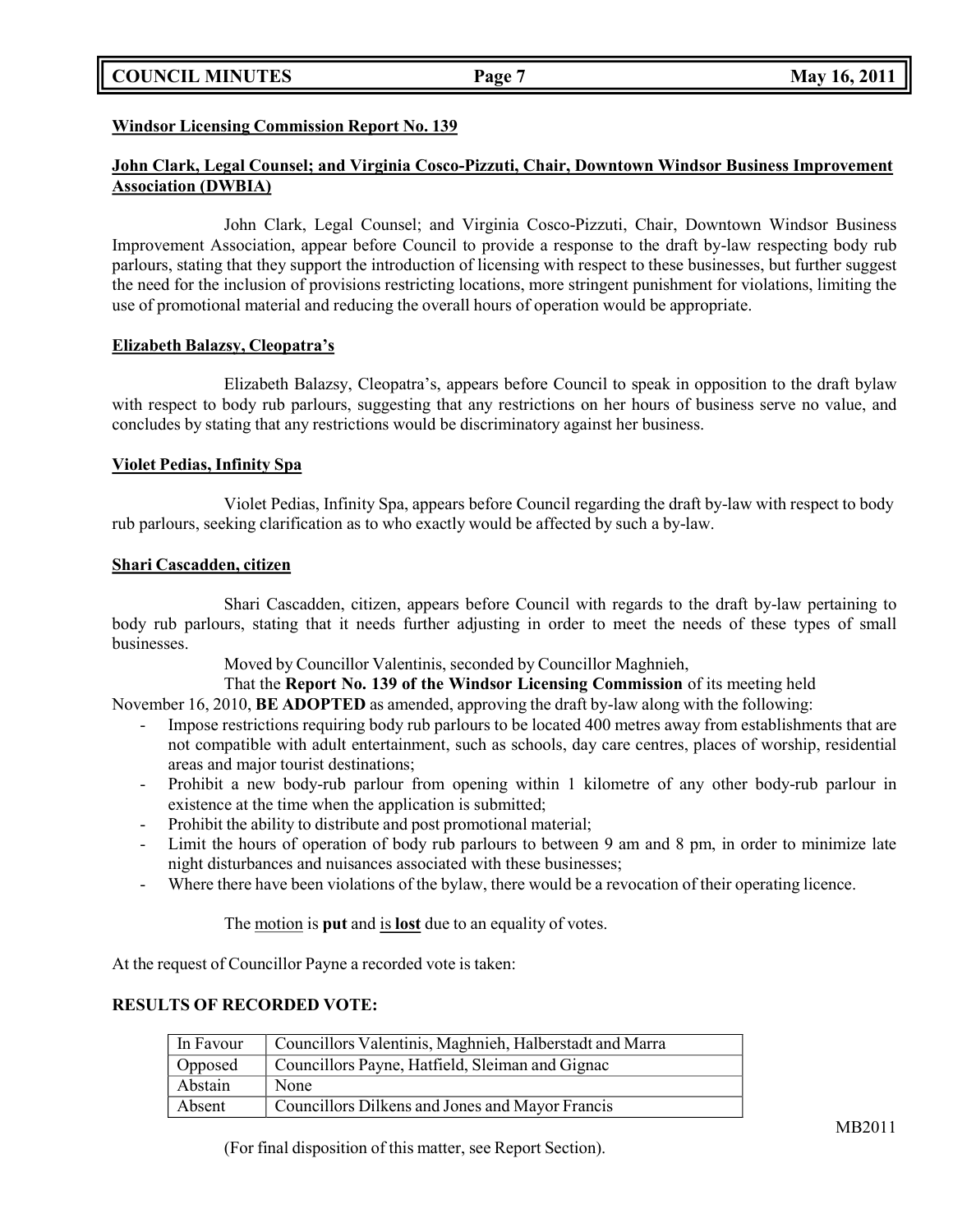| <b>COUNCIL MINUTES</b> |  |
|------------------------|--|
|------------------------|--|

### **Regular Business Items (for final disposition of these matters see Schedule "A" attached)**

PAC 5 Zoning By-law 8600 Housekeeping Amendment 2011-1

#### **Consideration of Committee Reports**

Moved by Councillor Payne, seconded by Councillor Valentinis, **M119-2011** That the **Report of the special In-camera** meeting held May 16, 2011, **BE ADOPTED**

as presented.

Carried. Councillor Dilkens was absent from the meeting when the vote was taken on this matter.

ACO2011

Moved by Councillor Payne, seconded by Councillor Valentinis, **M120-2011** That the **Report of the Striking Committee** of its meeting held May 9, 2011 save and except the portion dealing with the Town and Gown Committee **BE ADOPTED** as presented. Carried.

Councillor Dilkens was absent from the meeting when the vote was taken on this matter.

MB2011

Moved by Councillor Halberstadt, seconded by Councillor Valentinis,

**M121-2011** That **Report No. 139 of the Windsor Licensing Commission** of its meeting held November 16, 2010, **BE ADOPTED** as amended, approving the draft body rub parlour by-law and also including a provision which would prohibit a new body-rub parlour from opening within 1 kilometre of any other body-rub parlour in existence at the time when the application is submitted.

Carried.

Councillors Sleiman, Payne and Hatfield voting nay.

Councillor Dilkens was absent from the meeting when the vote was taken on this matter.

MB2010

### **By-laws**

Moved by Councillor Valentinis, seconded by Councillor Sleiman,

That the following By-laws No. 89-2011 through 96-2011 (inclusive), be introduced and read a first and second time:

| 89-2011 | "A BY-LAW TO FURTHER AMEND BY-LAW NUMBER 9148 BEING A BY-LAW TO      |
|---------|----------------------------------------------------------------------|
|         | REGULATE TRAFFIC WITHIN THE LIMITS OF THE CITY OF WINDSOR"           |
| 90-2011 | "A BY-LAW TO FURTHER AMEND BY-LAW NUMBER 9023 BEING A BY-LAW TO      |
|         | REGULATE VEHICULAR PARKING WITHIN THE LIMITS OF THE CITY OF WINDSOR  |
|         | ON MUNICIPAL STREETS, MUNICIPAL PARKING LOTS AND PRIVATE PROPERTIES" |
| 91-2011 | "A BY-LAW TO FURTHER AMEND BY-LAW NUMBER 9023 BEING A BY-LAW TO      |
|         | REGULATE VEHICULAR PARKING WITHIN THE LIMITS OF THE CITY OF WINDSOR  |
|         | ON MUNICIPAL STREETS, MUNICIPAL PARKING LOTS AND PRIVATE PROPERTIES" |

**Page 8 May 16, 2011**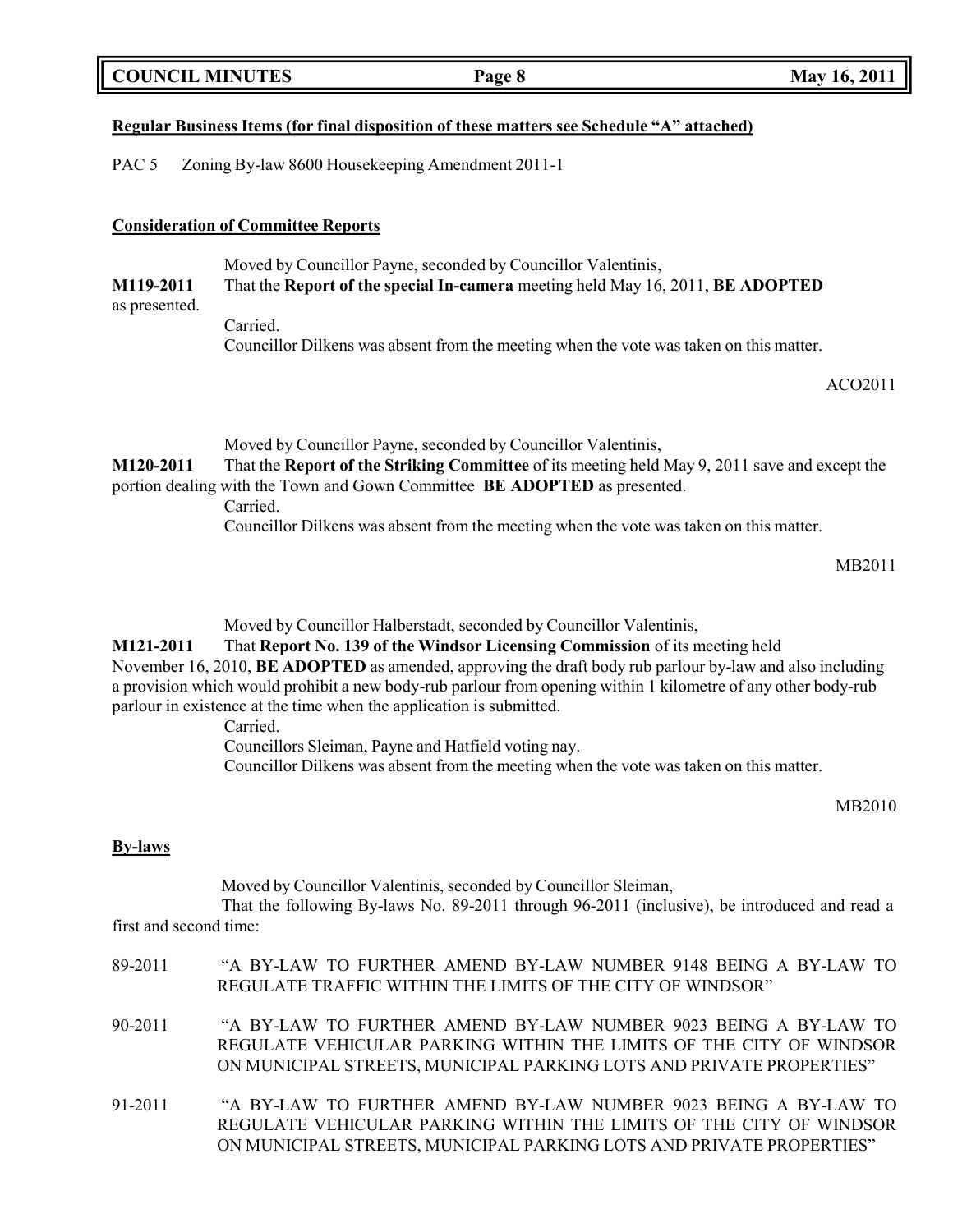**COUNCIL MINUTES Page 9 May 16, 2011**

- 92-2011 "A BY-LAW TO ESTABLISH LANDS AS A PUBLIC HIGHWAY KNOWN AS NORTH TALBOT ROAD, IN THE CITY OF WINDSOR"
- 93-2011 "A BY-LAW TO ESTABLISH LANDS AS A PUBLIC HIGHWAY KNOWN AS HOWARD AVENUE, IN THE CITY OF WINDSOR"
- 94-2011 "A BY-LAW TO ESTABLISH LANDS AS A PUBLIC HIGHWAY KNOWN AS NEAL BOULEVARD, IN THE CITY OF WINDSOR"
- 95-2011 "A BY-LAW TO FURTHER AMEND BY-LAW NUMBER 8600 CITED AS THE "WINDSOR CORE AREA ZONING BY-LAW""
- 96-2011 "A BY-LAW TO CONFIRM THE PROCEEDINGS OF THE COUNCIL OF THE CORPORATION OF THE CITY OF WINDSOR AT ITS MEETING HELD ON THE SIXTEENTH DAY OF MAY, 2011"

Carried.

Councillor Dilkens was absent from the meeting when the vote was taken on this matter.

Moved by Councillor Halberstadt, seconded by Councillor Hatfield,

That the Committee of the Whole does now rise and report to Council respecting the business items considered by the Committee:

- **1) Communication Items (as presented)**
- **2) Consent Agenda (as presented)**
- **3) Items Deferred**
- **Items Referred**
- **4) Consideration of the Balance of Business Items (see Schedule "A")**
- **5) Committee Reports (as amended)**
- **6) By-laws given first and second readings (as presented)**

Carried.

Councillor Dilkens was absent from the meeting when the vote was taken on this matter.

#### **Notices of Motion**

None presented.

#### **Third Reading of By-laws**

Moved by Councillor Maghnieh, seconded by Councillor Marra,

That the following By-laws No. 89-2011 through 96-2011 (inclusive), having been read a first and second time be now read a third time and finally passed and that the Acting Mayor and Clerk **BE AUTHORIZED** to sign and seal the same notwithstanding any contrary provision of the Council.

Carried.

Councillor Dilkens was absent from the meeting when the vote was taken on this matter.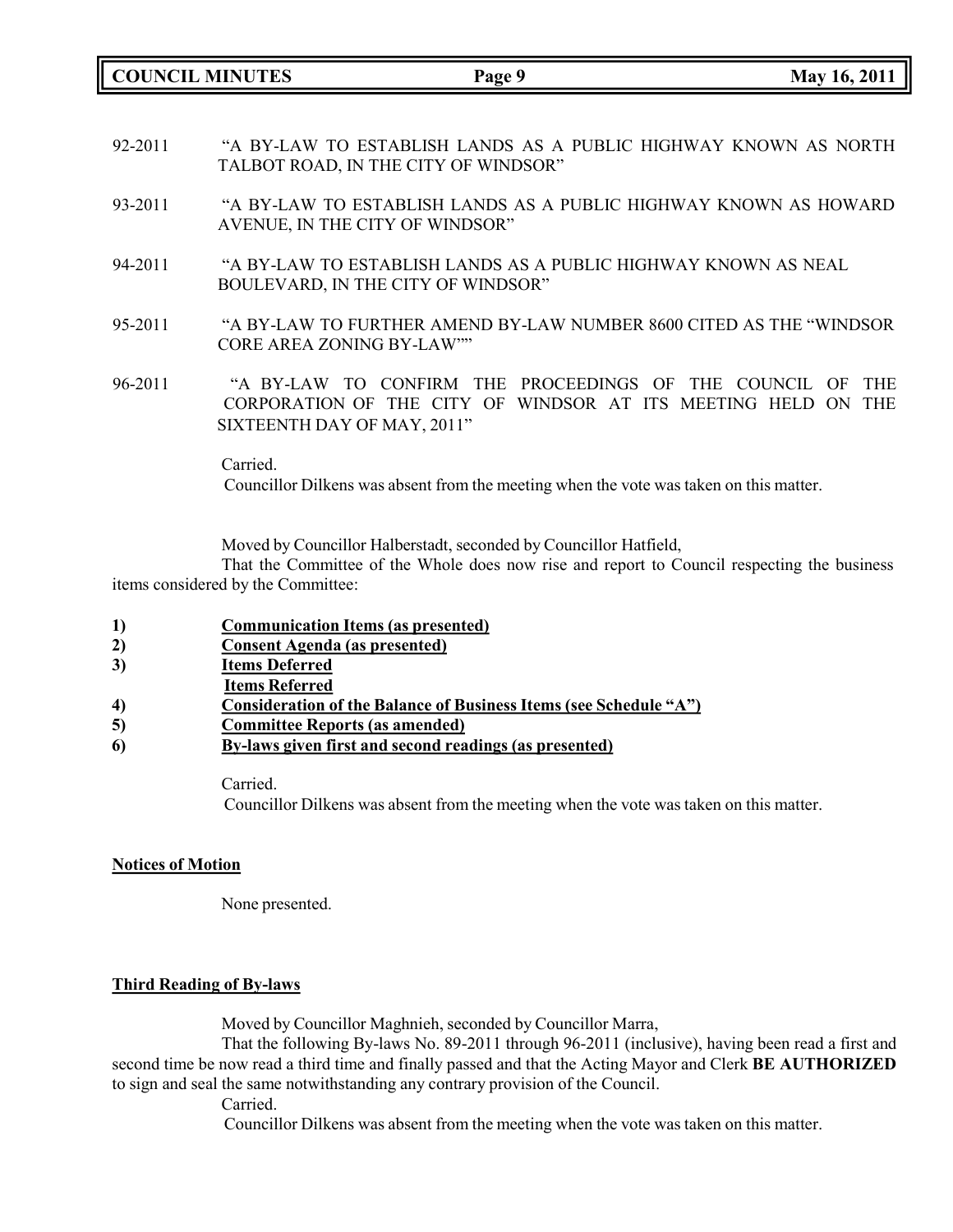# **COUNCIL MINUTES Page 10 May 16, 2011**

### **Petitions**

Moved by Councillor Payne, seconded by Councillor Valentinis,

**M122-2011** That the petition presented by Councillor Hatfield from residents of Bellagio requesting the addition of a cul-de-sac on the south side of Bellagio Drive (1100 block) as a traffic calming measure to prevent commuter traffic from both Wyandotte Street East and Little River Road, **BE RECEIVED** by the Clerk and the Clerk **BE DIRECTED** to forward the petition to the Executive Director of Operations for the purpose of an examination of the requested works or undertakings; and further that a report **BE PROVIDED** consistent with the direction provided.

Carried.

Councillor Dilkens was absent from the meeting when the vote was taken on this matter.

ACO/11189

#### **Council Questions**

Moved by Councillor Halberstadt, seconded by Councillor Sleiman, **M123-2011** That the Council Questions arising from the previous meeting of Council and listed by the Clerk **BE NOW CONSIDERED** for purposes of discussion , and further, that the Administration **BE DIRECTED** to proceed with the necessary actions to respond to the Council Questions consistent with Council's instructions. Carried.

Councillors Dilkens and Marra were absent from the meeting when the vote was taken on this

matter.

ACOQ2011

#### **Adjournment**

Moved by Councillor Halberstadt, seconded by Councillor Hatfield,

of the Mayor. That this Council meeting stand adjourned until the next regular meeting of Council or at the call

Carried.

Councillors Dilkens and Marra were absent from the meeting when the vote was taken on this

matter.

Accordingly, the meeting is adjourned at 9:54 o'clock p.m.

**ACTING MAYOR**

### **CITY CLERK**

### **THIS IS A DRAFT COPY**

### **DEPUTY CITY CLERK/SENIOR MANAGER OF COUNCIL SERVICES**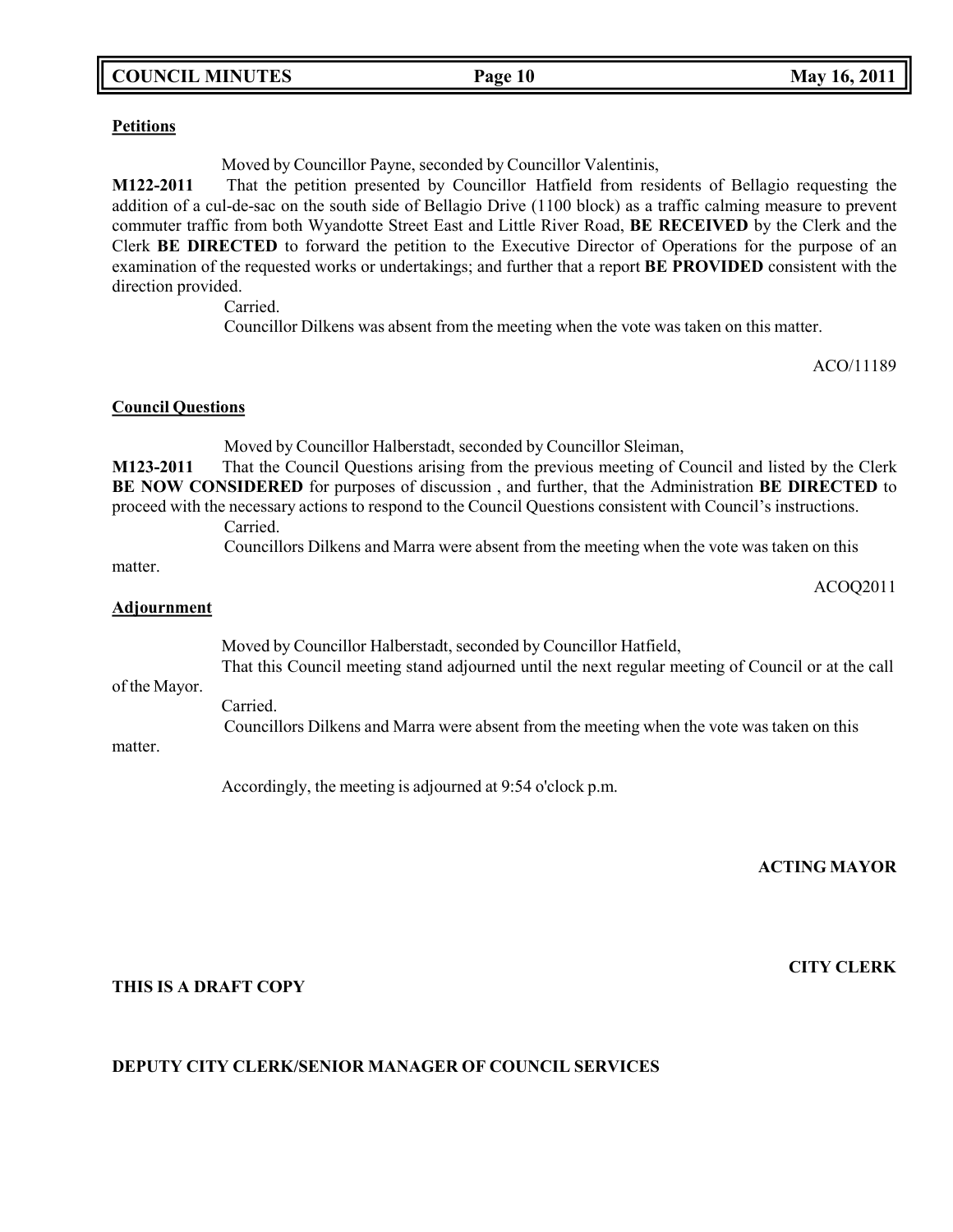Halberstadt Hatfield

#### CR166/2011

- **I.** That **APPROVAL BE GIVEN** to undertake a total expenditure of \$2,000,000 for the construction of infrastructure on Francois Court – Ellrose Avenue to Wyandotte Street East (\$1,000,000) and Watson Avenue – Cedarview Street to Menard Street (\$1,000,000) to **BE FUNDED** as follows:
	- i. \$1,232,241 from Project No. 7082008 (Ida – Somme/Memorial)
	- ii. \$270,111 from Project No. 7083005 (Parent – Lens/Ypres Storm Sewer)
	- iii. \$497,648 from Project No. 7091008 (Terminal Storage – Woodlawn/Ypres/Memorial)
- **II.** That in order to proceed with construction of the Francois Court and Watson Avenue infrastructure, the City Engineer **BE AUTHORIZED** to proceed with the Award of Tender to the low bidders, subject to the tenders meeting project specifications and being within the approved budget and subject to the terms and conditions of the City's Purchasing By-law 400-2004 (as amended); and that the Chief Administrative Officer and City Clerk **BE AUTHORIZED** to sign contracts with the low Tenderer, satisfactory in form to the City Solicitor, in financial content to the Chief Financial Officer and City Treasurer, and in technical content to the City Engineer.

Carried.

Report Number **15239 SW2011 C1**

Internal Distribution Public Works [Wesley Hicks] City Engineer Manager of Purchasing & Risk Management Chief Financial Officer & City Treasurer City Solicitor

Halberstadt Hatfield

CR167/2011

- **I** That the request of 882885 Ontario Ltd. for an extension to the date of expiration for the draft plan of subdivision for lands located lands west of Magnolia Avenue between Firgrove Drive and Little River Boulevard, as shown on Map No. Z-050/98-2 (Attachment No. 2) **BE APPROVED** to specify that draft approval shall lapse on January 24, 2014.
- **II.** That the request of 882885 Ontario Ltd. for an extension to the date of expiration for the draft plan of subdivision for lands located between Little River Boulevard and the VIA Rail railway line, east of the proposed Florence Avenue/stormwater pond, as shown on Map No. SDN-002/03 (Attachment No. 3) **BE APPROVED** to specify that draft approval shall lapse on January 24, 2014.

Carried.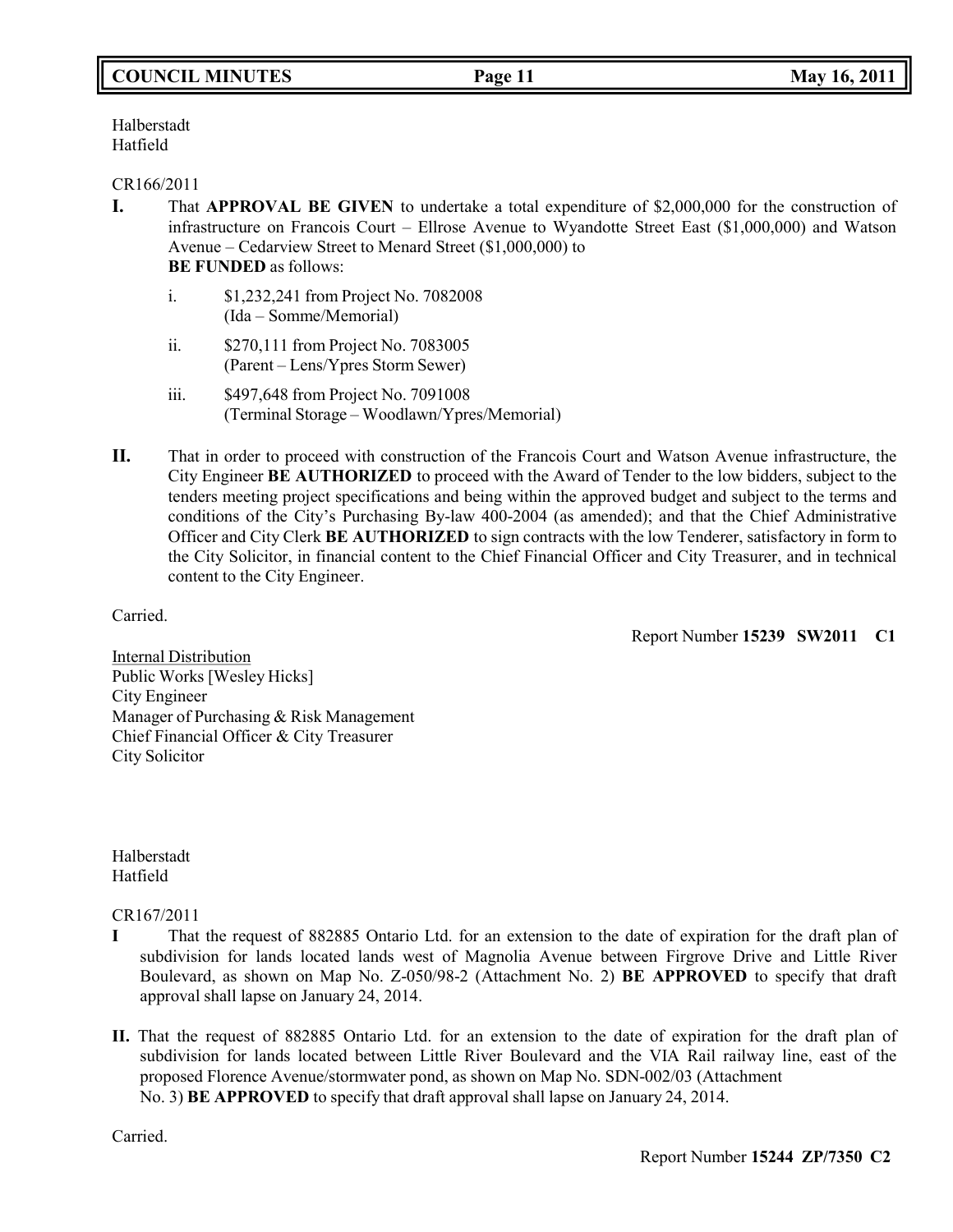# **COUNCIL MINUTES Page 12 May 16, 2011**

**Appendices** Map No. Z-050/98-2 Map No. SDN-002/03

Internal Distribution Planning [Thomas J. Cadman] City Planner Manager of Development Applications City Solicitor

Marra Maghnieh

CR168/2011

- I. THAT Council Report Number 15254 dated May 2, 2011 regarding an application for a Business Retention and Expansion Grant pursuant to the City of Windsor Economic Revitalization Community Improvement Plan submitted by Chlumecky Holdings Inc. and Windsor Glass/Contract Glaziers Inc. (Michal Chlumecky, Owner) **BE RECEIVED**; and
- II. THAT the request by Chlumecky Holdings Inc. (Windsor Glass/Contract Glaziers Inc.) under the Business Retention and Expansion Grant Program **BE APPROVED** for one hundred percent of the municipal portion of the tax increment for up to ten years pursuant to the City of Windsor Economic Revitalization Community Improvement Plan; and
- III. THAT staff **BE DIRECTED** to prepare an agreement to implement the Business Retention and Expansion Grant Program in accordance with all applicable policies, requirements, and provisions contained within the Economic Revitalization Community Improvement Plan to the satisfaction of the City Planner as to content, the City Solicitor as to legal form, and the CFO/City Treasurer as to financial implications; and
- IV. THAT the CAO and City Clerk **BE AUTHORIZED** to sign the Business Retention and Expansion Grant Agreement.

Carried.

Report Number **15254 SPL/10759 3**

Internal Distribution Planning [Greg Atkinson] City Planner Chief Financial Officer & City Treasurer City Solicitor

#### *CR169/2011 PART III RESCINDED BY M381-2015 ADOPTED BY COUNCIL SEPTEMBER 8, 2015* Payne Valentinis

### CR169/2011

I That in response to Council's directive contained in CR276/2010, the following amendments to the City of Windsor Official Plan **BE APPROVED** so as to provide policy direction regarding location of Methadone Clinics in the City of Windsor: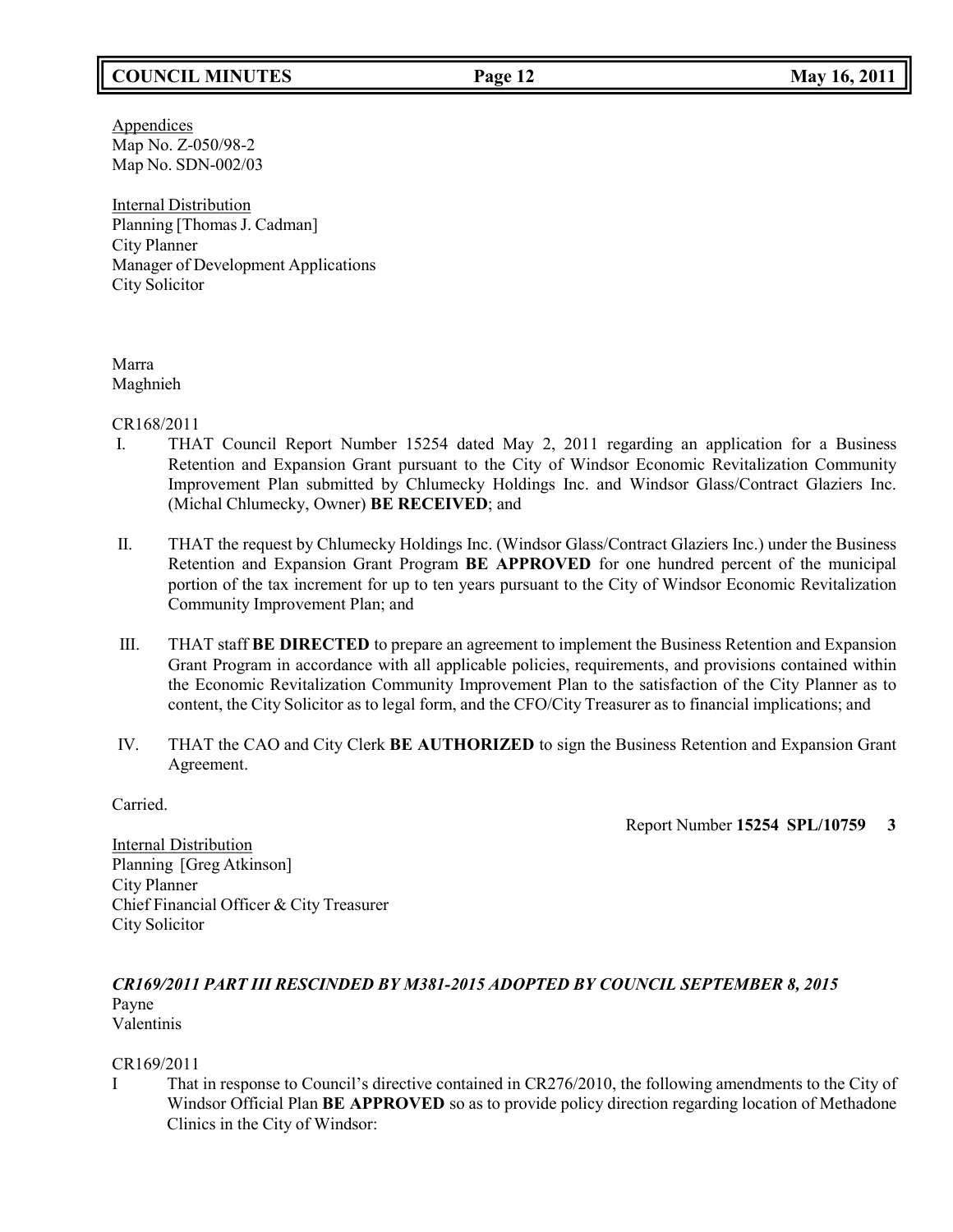(1) Delete paragraph (a) Section 6.3.2.2 (Residential Policies: Ancillary Uses) and replace with the following:

Paragraph (a) – community services including libraries, emergency services, community centres and similar public agency uses, but does not include a Methadone Clinic.

(2) Delete Section 6.3.2.8 (Residential Policies: Neighbourhood Commercial Definition) and replace with the following:

Section 6.3.2.8 - For the purposes of this Plan, Neighbourhood Commercial uses include commercial uses which are intended to primarily serve the day to day needs of residents within the immediate neighbourhood or neighbourhoods, but does not include a Methadone Clinic.

- (3) Add to Section 6.4.3.2 (Industrial Policies: Ancillary Uses) the following paragraph:
	- (e) Methadone Clinics provided that:
		- (i) such uses are located a minimum of 150 metres from
			- lands used or zoned for residential, institutional or open space purposes, excluding lands used for Hospitals, Universities, and Community Colleges; and
			- any lands used for a Methadone Clinic
		- (ii) such uses satisfy the evaluation criteria set out in Section 6.5.3.7 of the Commercial Corridor Policies, with the exception of the requirement that the proponent demonstrate that a proposed commercial development is acceptable in terms of the proposal's market impact on other commercial areas; and
		- (iii) the use is supported by a Planning Rationale Report, provided by the applicant/agent, containing details of the application including proximity to public transit and supporting reasons why the application should be approved, to the satisfaction of the Municipality;
- (4) Add to Section 6.4.4.2 (Business Park Policies: Ancillary Uses) the following paragraph:
	- (g) Methadone Clinics provided that:
		- (i) such uses are located a minimum of 150 metres from
		- lands used or zoned for residential, institutional or open space purposes, excluding lands used for Hospitals, Universities, and Community Colleges; and
		- any lands used for a Methadone Clinic
		- (ii) such uses satisfy the evaluation criteria set out in Section 6.5.3.7 of the Commercial Corridor Policies, with the exception of the requirement that the proponent demonstrate that a proposed commercial development is acceptable in terms of the proposal's market impact on other commercial areas; and
		- (iii) the use is supported by a Planning Rationale Report, provided by the applicant/agent, containing details of the application including proximity to public transit and supporting reasons why the application should be approved, to the satisfaction of the Municipality;
- (5) Add to Section 6.6.2.2 (Institutional Policies: Ancillary Uses) the following paragraph:
	- (c) A Methadone Clinic is not a permitted Ancillary Use in any Institutional land use designation, except when the Methadone Clinic is located within a Hospital.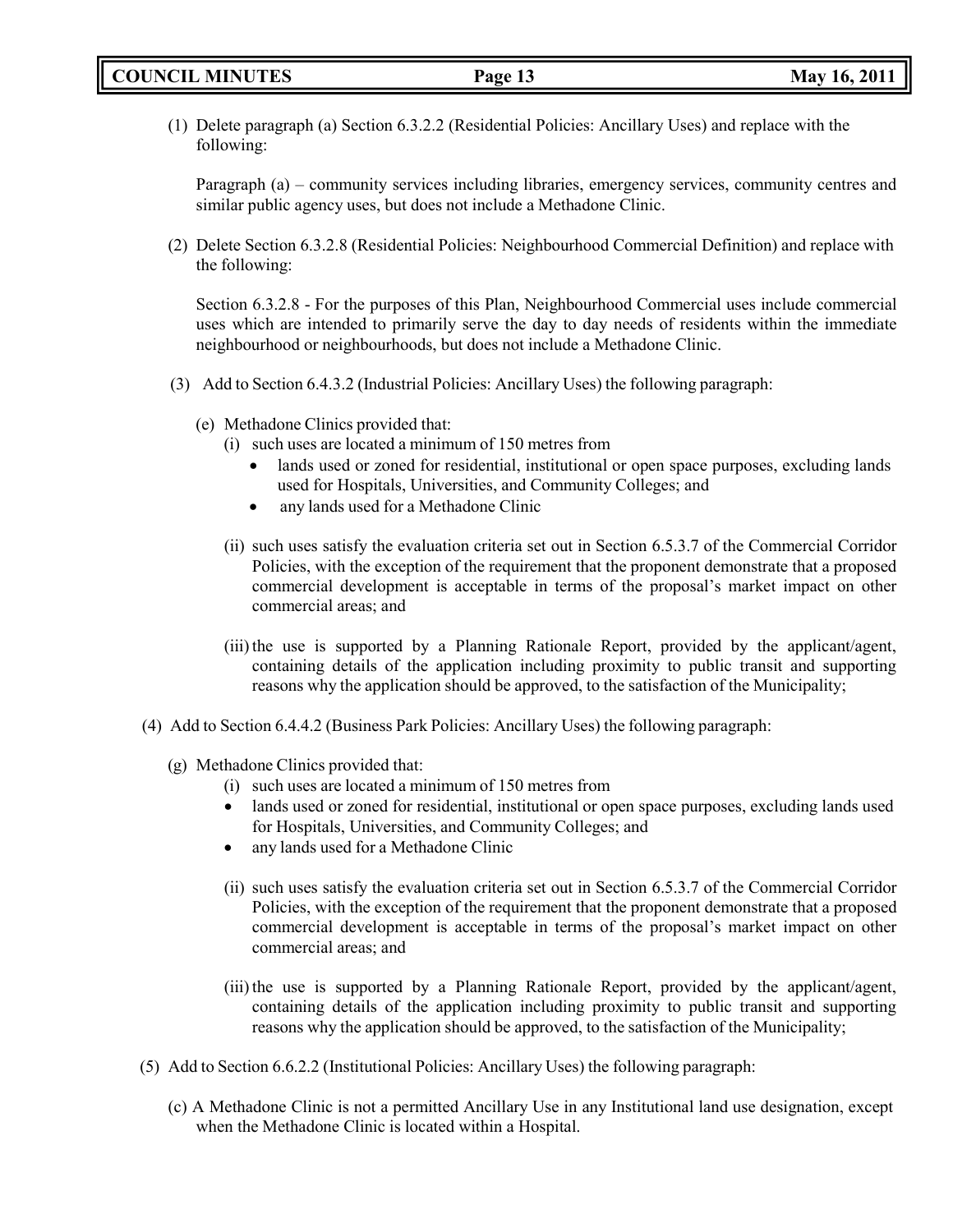**COUNCIL MINUTES Page 14 May 16, 2011**

- II That in response to Council's directive contained in CR276/2010, the following amendments **BE APPROVED** to further amend Zoning By-law 8600**:**
	- (1) Add the following definition to Section 7 of the By-law:

**Methadone Clinic** means a building or structure, or part thereof, in which methadone maintenance treatment is provided. The term "methadone maintenance treatment centre" shall mean the same as a Methadone Clinic.

(2) Delete Section 7, subsection 94 of B/L 8600 replace with the following:

(94)**"Medical Office"** means the office of any one (l) or more of the following persons: chiropodist, acupuncturist; alternative medicine practitioner; chiropractor; dentist; denturist; dietician; nurse; nutritionist; occupational therapist; optometrist; osteopath; physician; physiotherapist; podiatrist; psychiatrist; surgeon; any other professional person offering treatment services for the physical, mental or emotional health of people. A medical office does not include a Methadone Clinic.

(3) To add the following to Section 21 (Supplementary Use Regulations) of Bylaw 8600:

### **Methadone Clinic**

- (a) Unless otherwise specifically provided in this by-law, no person shall use a building or part thereof for a Methadone Clinic unless the following regulations are complied with:
	- (i) The lot on which the building or that part thereof is located is a minimum distance of 150 metres from the nearest lot line of
		- any other lot on which a Methadone Clinic is situated;
		- lands used or zoned for residential, institutional and/or open space purposes;
		- any lot on which a school (not including a University or Community College) is situated;
	- (ii) The regulations of the zoning district in which a Methadone Clinic is situated shall apply
- (b) Notwithstanding the provisions of clause (a) above, a Methadone Clinic is permitted within a Hospital.
- (4) To amend Section 24, subsection 3, clause (c) (vi) of Bylaw 8600 by adding "Methadone Clinic" to Column I Use.
- III That the Planning Department **BE REQUIRED** to maintain a mapping record of all existing and new Methadone Clinics within the City of Windsor so as to facilitate proper implementation of the regulations.

### Carried.

Councillors Marra, Hatfield and Dilkens voting nay.

### **Report Number 15205 ZB/10940 ZO/10941 PAC 1**

Internal Distribution City Planner Manager of Development Chief Building Official City Engineer City Solicitor Zoning Clerk – Council Services Deputy Licence Commissioner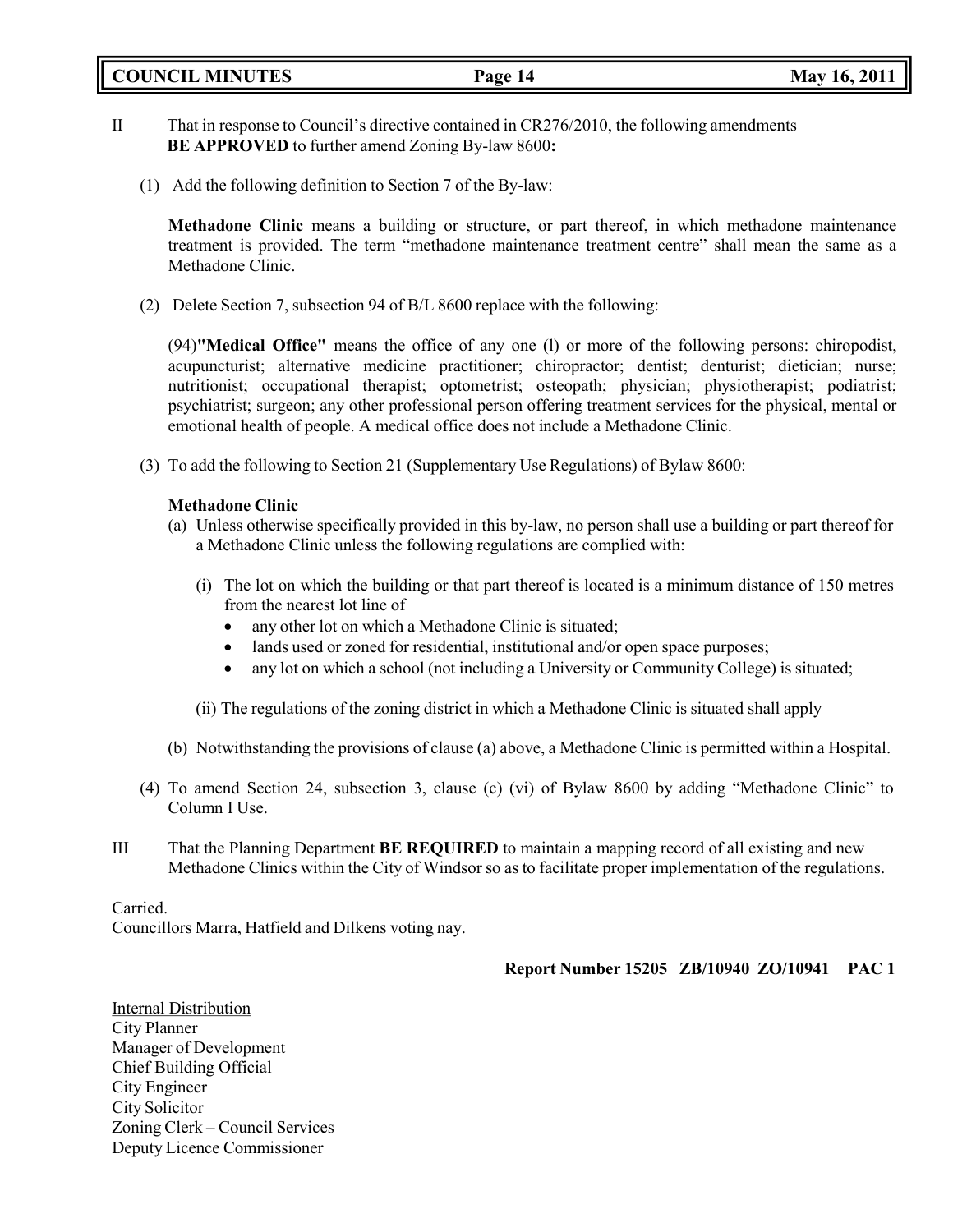# **COUNCIL MINUTES Page 15 May 16, 2011**

# Supervisor of Licensing City Clerk and Licence Commissioner

Marra Sleiman

CR170/2011

- I. That an amendment to Zoning By-law 8600 requested by NLC Management Limited changing the zoning of part of Lots 1-3 and Part of Lot 5 and the West Part of Lot 4, Block 4, Registered Plan 256, known municipally as 801-819 Ouellette Avenue, by adding a temporary site specific provision to permit a temporary parking lot on the site, subject to the following additional regulations, **BE APPROVED** for a period of 3 years;
	- i. A 30m x 30m landscaped open space yard be provided at the intersection of Ouellette Avenue and Elliott Street right of ways;
	- ii. Minimum landscaped open space yard from Ouellette Avenue right of way 10 m;
	- iii. Only one access to Ouellette Avenue is permitted.
- II. That the Site Plan Approval Officer and Site Plan Review Committee BE Directed to incorporate the following additional guidelines when evaluating the site plan control application for a temporary parking area on the subject site:
	- i. Except at vehicular access points, parking areas shall be defined along their street frontages using a decorative fence system composed of painted vertical metal pickets with pillars interspersed at regular intervals with pillars constructed with masonry or concrete in a manner consistent with the colour and design approach used in the surrounding area to the satisfaction of the Manager of Urban Design;
	- ii. Parking Area shall comply with all parking area regulations. Landscaping shall also include lighting, drainage and vegetation consistent with the City's parking area landscape standards;
	- iii. Large trees be placed in the required landscaped open yards provided in the site specific regulation.

Carried.

**Report Number 15261 ZB/10902 PAC 2**

Internal Distribution City Planner Manager of Development Chief Building Official City Engineer City Solicitor Zoning Clerk – Council Services Deputy Licence Commissioner Supervisor of Licensing City Clerk and Licence Commissioner

Halberstadt Sleiman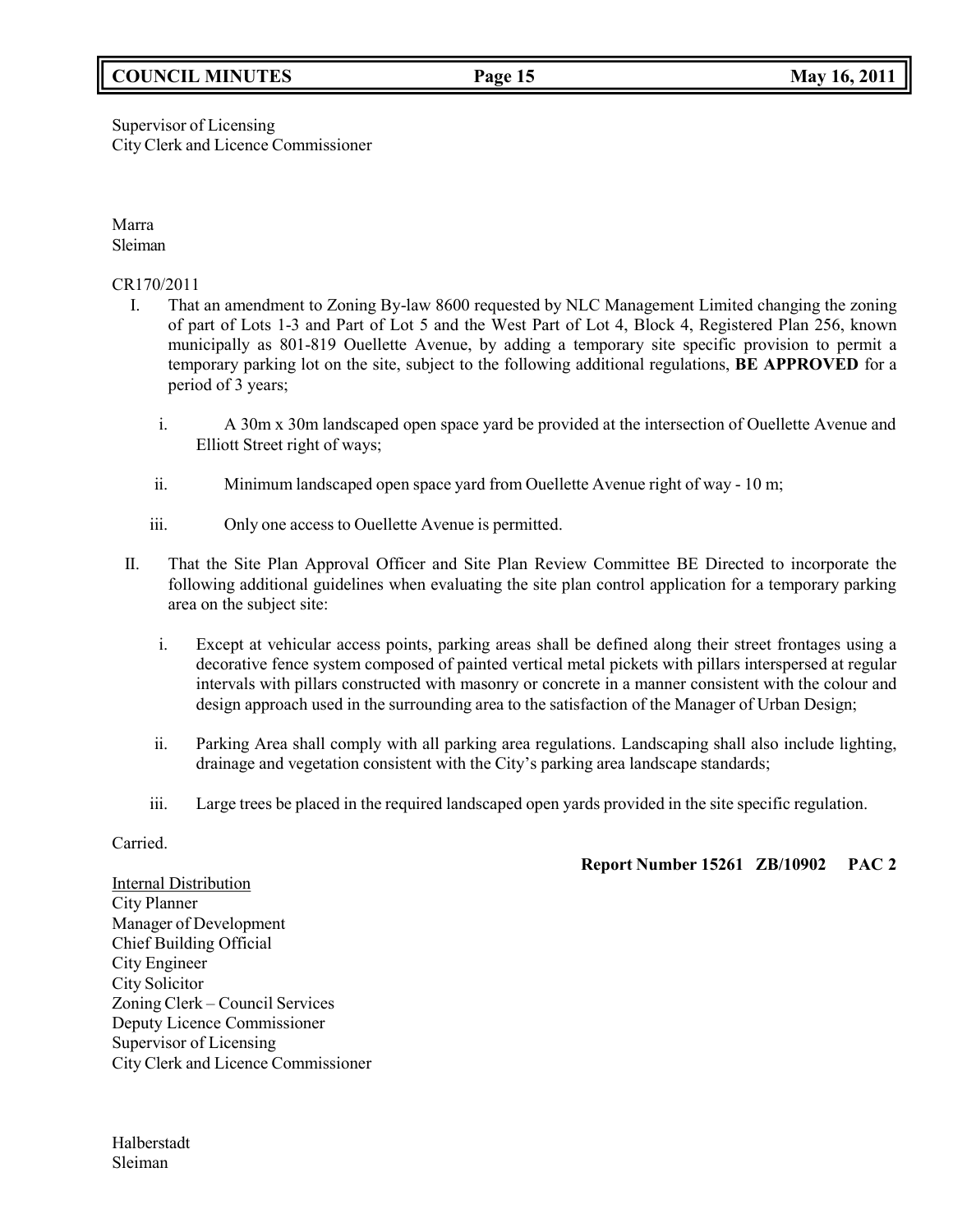### CR171/2011

I That the application of Windsor Christian Fellowship Church for an amendment to Zoning

By-law 8600, changing the zoning of Part of Lot 14, Concession 7, (Part 3, RP 12R-8285)

(4490 7 th Concession Road) from Agricultural (A) and Agricultural (A-10) (Township of Sandwich South By-law 85-18) **BE APPROVED** on the following basis:

## **(a) Permitted Uses**

- (i) A church; church hall;
- (ii) A school; day nursery; a business office and other facilities of a non-profit or charitable organization; a shelter;
- (iii) Any use accessory to the foregoing use, which may include a caretaker or pastoral residence within the main use.

### **(b) Regulations**

- (i) Minimum lot area 19 ha
- (ii) Minimum lot frontage 150 metres
- (iii) Maximum lot coverage 20% of the lot area
- (iv) Minimum front yard depth 6 metres
- (v) Minimum rear yard depth 15 metres
- (vi) Minimum side yard width 3 metres.
- (vii) Minimum landscaped open space yard 20% of the lot area.
- (viii) Maximum building height Main Building - 14 metres Accessory Building - 4.5 metres
- (ix) no building or structure shall be erected closer than 30 metres to the right-of-way limit of a railway.
- (x) The provisions of Section  $21(12)(a)(iv)$  shall not apply to the subject lands;
- II That the application of Windsor Christian Fellowship Church for a further amendment of Zoning By-law 8600 adding the following paragraph to Section 7 – Definitions, **BE APPROVED:**
	- **(134a) "Shelter"** means a lodging house used exclusively for the provision of temporary accommodation to individuals who are in need of ancillary health care, counselling and social support services."
- III That by-law 85-18 of the Township of Sandwich South, as it applies to the subject land, **BE REPEALED.**

### Carried.

Councillors Payne, Maghnieh and Dilkens were absent from the meeting when the vote was taken on this matter.

**Report Number 15262 ZB/10901 PAC 3**

Internal Distribution City Planner Manager of Development Chief Building Official City Engineer City Solicitor Zoning Clerk – Council Services Deputy Licence Commissioner Supervisor of Licensing City Clerk and Licence Commissioner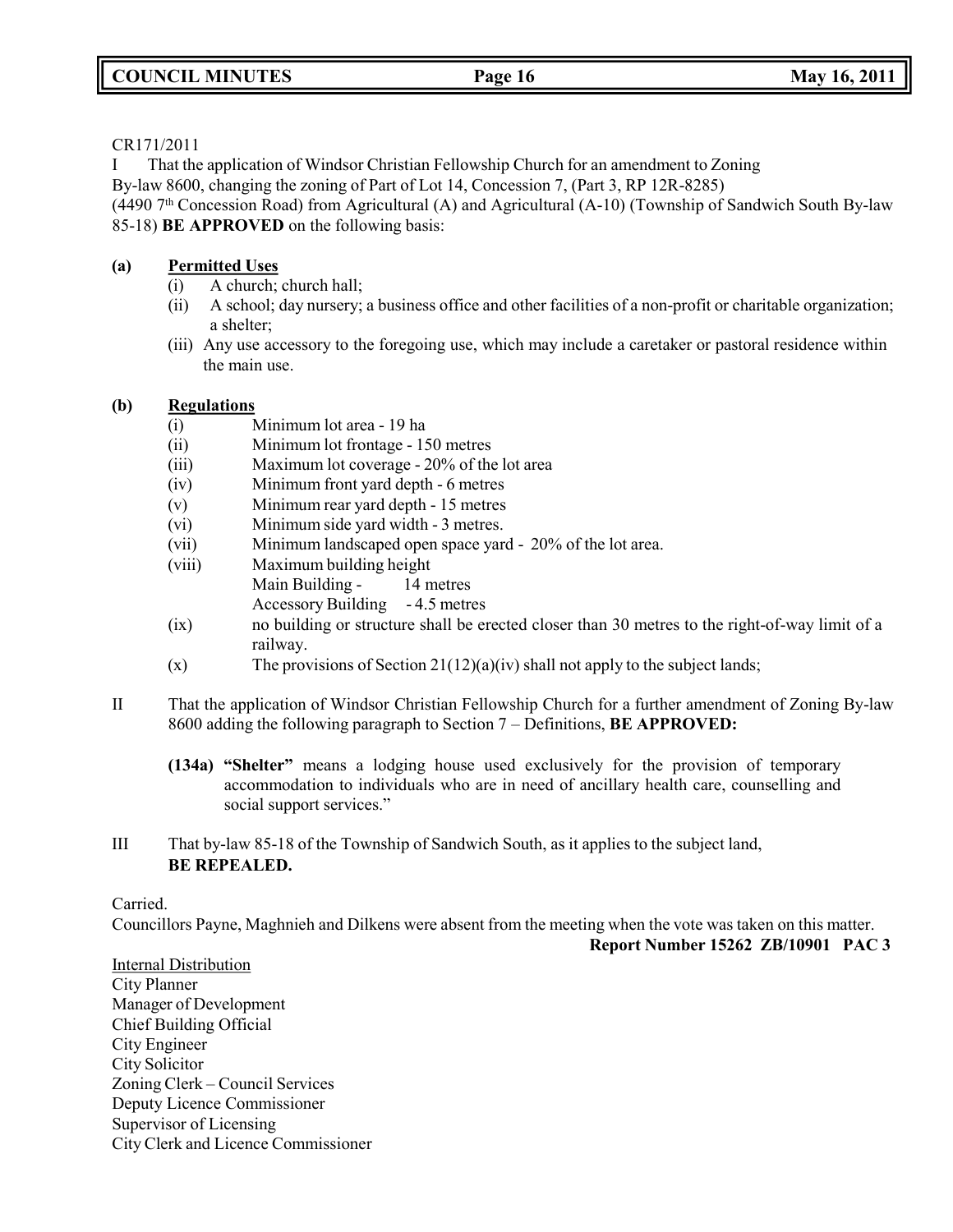# **COUNCIL MINUTES Page 17 May 16, 2011**

Maghnieh Marra

CR172/2011

That Official Plan Review Report #29: Official Plan Review Update **BE RECEIVED AND FILED.**

Carried.

Councillors Halberstadt, Sleiman and Dilkens were absent from the meeting when the vote was taken on this matter.

**Report Number 15264 ZO/8949 PAC 4**

Internal Distribution City Planner Manager of Development Chief Building Official City Engineer City Solicitor Zoning Clerk – Council Services Deputy Licence Commissioner Supervisor of Licensing City Clerk and Licence Commissioner

Marra Valentinis

CR173/2011 That Zoning By-law 8600 **BE AMENDED** on the following basis:

- 1. That Section 20(1)18 be deleted and replaced with the following paragraph:
	- "18. For the lands bounded on the north by University Avenue West, on the east by Crawford Avenue, on the west by Oak Avenue and on the south by the south limits of Lot 292, Registered Plan 392, and Lot 62, Registered Plan 71, any use permitted in clause (a), of subsection (2), of Section 13, ID1.2 District, of this by-law, shall be additional permitted uses, subject to the provisions of clause (b), of this subsection. [ZDM3; Z-001/11]"
- 2. That Section 20(1)44 be deleted and replaced with the following paragraph:
	- "44. For the lands bounded on the north by Eaton Street, on the south by the north limit of Cleary Street extended to South Cameron Boulevard, on the west by Virginia Park Avenue and on the east by South Cameron Boulevard, the provisions of subclause (a), of clause (ii), of subsection (4), of Section 18, MD1.4 District, of this by-law shall not apply. [ZDM 8; Z-001/11]"
- 3. That Section 20(1)76 be deleted and replaced with the following paragraph:
	- "76. For the lands situated on the east and west sides of Riberdy Road between Foster Avenue and Ledyard Avenue, the minimum lot area and minimum lot width shall be as existing on August 1, 2003. [ZDM 12; Z-001/11]"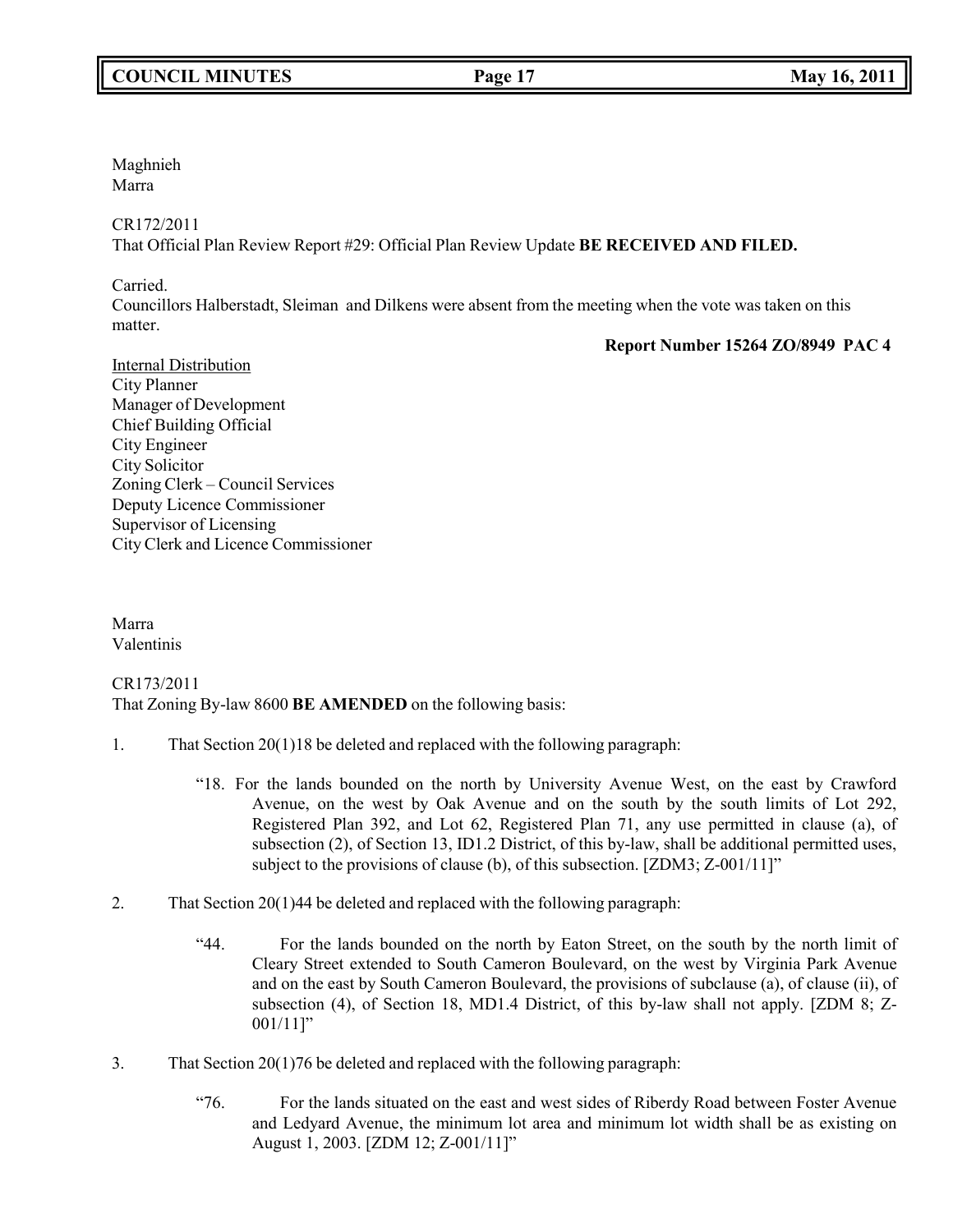# **COUNCIL MINUTES Page 18 May 16, 2011**

- 4. That Section 20(1)78 be deleted and replaced with the following paragraph:
	- "78. For the lands designated as Part 2, Plan 12R-8022 and Part 2, Plan 12R-11887, situated on the south side of Rhodes Drive, west of Wheelton Drive, business and medical offices and a surgical centre shall be additional permitted uses and the required number of parking spaces for a surgical centre shall be calculated on the basis of one space for each 22 square metres of gross floor area. [ZDM 12; Z-001/11]"
- 5. That Section 20(1)81 be deleted and replaced with the following paragraph:
	- "81. For the lands comprising Parts 2 and 3, Plan 12R-14719, situated on the south side of Rhodes Drive, west of Pillette Road, a business, financial and professional offices and a personal service shop shall be additional permitted uses; provided, however, that for Part 2, the total gross floor area of these uses in combination shall not exceed 25% of the total gross floor area of all buildings on Part 2. [ZDM 12; Z-001/11]"
- 6. That Section 20(1)87 be deleted and replaced with the following paragraph:
	- "87. For the lands comprising Lots 165 and 166, Part Lot 108 and Part Closed Alley, Registered Plan 1164, situated on the northeast corner of Wyandotte Street East and Fairview Avenue, 8 dwelling units within a multiple dwelling shall be permitted. [ZDM 10; Z-001/11]"
- 7. That Section 20(1)102 be deleted and replaced with the following paragraph:
	- "102. For the lands comprising Lots 69 to 73, 74 to 79, 100 to 111, all inclusive, Parts of Kingston Drive (closed) and Parkhill Gate (unopened) and the east/west lanes east and west of Parkhill Gate, Registered Plan 1627, situated on the south side of Wyandotte Street East, east of Watson Avenue, the following provisions shall apply:
		- 1. The minimum lot area shall be 6000 square metres with no less than 140 square metres for each dwelling unit;
		- 2. A minimum separation of 12 metres shall be maintained between a multiple dwelling and an RD1.1 District. [ZDM 14; Z-001/11]"
- 8. That Section 20(1)122 be deleted and replaced with the following paragraph:
	- "122. For the lands comprising Lot 128, Registered Plan 841, located on the east side of Prado Place, south of Wyandotte Street East, a 2-unit dwelling shall be an additional permitted use within the building. The maximum lot coverage for a main building, maximum building height, and minimum front, side and rear yards shall be as they exist on August 12, 2002. [ZDM10; Z-001/11]"
- 9. That Section 20(1)239 be deleted and replaced with the following paragraph:
	- "239. For the lands comprising Lots 512 to 516 inclusive, the abutting part of Block K from the north limit of Lot 516 to the south limit of Lot 512, all of Registered Plan 1342, situated on the east side of Curry Avenue, south of Tecumseh Road West, a duplex dwelling shall be an additional permitted use provided that the minimum lot area and minimum lot width shall be 450 square metres and 15 metres respectively. A semi-detached dwelling shall also be an additional permitted use provided that the minimum lot area and lot width shall be 450 square metres and 15 metres respectively and the minimum side yard width shall be 1.2 metres for each dwelling unit. [ZDM 4; Z-001/11]"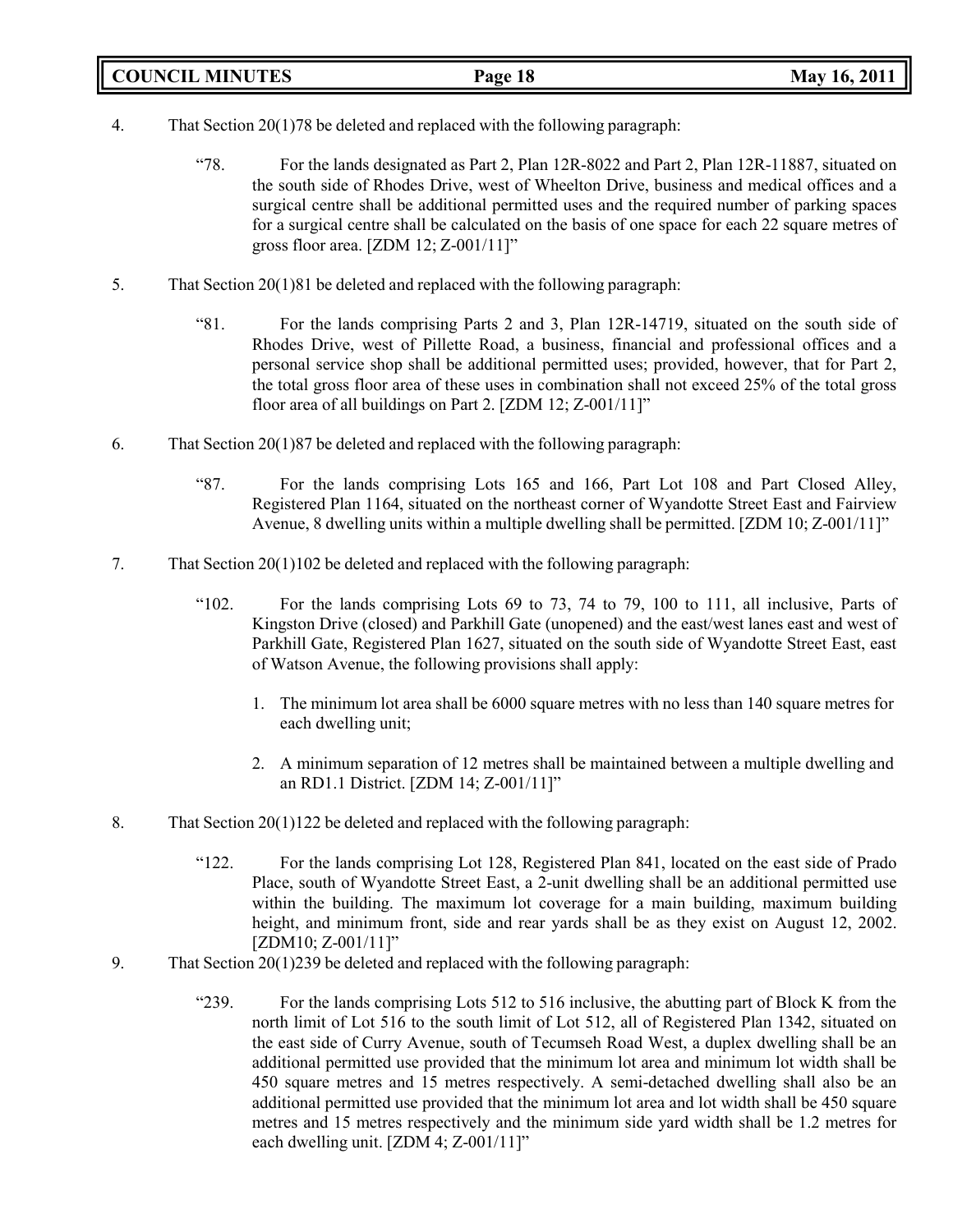|  | <b>COUNCIL MINUTES</b> |
|--|------------------------|
|--|------------------------|

- 10. That Section 20(1)273 be deleted and replaced with the following paragraph:
	- "273. For the lands comprising Lots 2, 4, 6, 8, 10 and 12, Block 'S', Registered Plan 211, located on the west side of Walker Road, between Tuscarora and Cataraqui Streets, the uses in clause (a) of subsection (3) of Section 14, CD1.3 District, of this by-law shall be permitted only within a building existing on the effective date of this clause, provided further that the maximum building height, minimum front and rear yard depths and minimum side yard widths shall be as they exist on the effective date of this clause. [ZDM 6; Z-001/11]"
- 11. That Sections 20(1)45, 20(1)90, and 20(1)93 be deleted.
- 12. That Sections 20(1)135 and 20(1)\*388 be deleted and that Section 20(1)124 be deleted and replaced with the following paragraph:
	- "124. For the land comprising Lots 16 and 18, Registered Plan 262, situated at the northwest corner of Chilver Road and Assumption Street, the following provisions shall apply:
		- 1. a minimum of 6 on-site parking spaces shall be provided;
		- 2. a business office with a maximum gross floor area of 110 square metres in combination with a single unit or two unit dwelling shall be additional permitted uses within the building existing on the site on January 1, 2003;
		- 3. a business, financial or medical office, a personal service shop, a light repair shop or a professional studio shall be additional permitted uses. [ZDM 6; Z-001/11]"
- 13. That Section 20(1)169 be deleted and replaced with the following paragraph:
	- "169. For the lands comprising Lots 10, 12 and 14, Registered Plan 262, situated on the west side of Chilver Road, north of Assumption Street, a business, financial or medical office, a personal service shop, a light repair shop and/or a professional studio shall be additional permitted uses.  $[ZDM 6; Z-001/11]$ "
- 14. That Section 20(1)227 be deleted and replaced with the following paragraph:
	- "227. For the lands comprised as Part of Lot 128, Concession 2 (PIN 013830510) situated on the northeast corner of Lauzon Road and Hawthorne Drive, a convenience store and a take-out food outlet shall be prohibited. [ZDM 15; Z-001/11]"
- 15. That the following area specific provision be added to Section 20 as follows:

"For the property at the northwest corner of Tecumseh Road and Huron Church Road between the south limit of College Avenue and the north limit of EC Row Expressway, a landscaped open space yard with a minimum depth of 10 metres along Huron Church Road shall be provided, save and except for Parts 4 and 5, Plan 12R-12366 and Part Lots 1346 to 1360, Part Lot 1829 and Part Block A, Registered Plan 1059 (situated on the west side of Huron Church Road, north of Tecumseh Road West) a minimum landscaped open space yard with a minimum depth of 3 metres along Huron Church Road shall be provided. Buildings and the parking and display of motor vehicles are prohibited within this landscaped open space yard. [ZDM 4 and 5; Z-001/11]"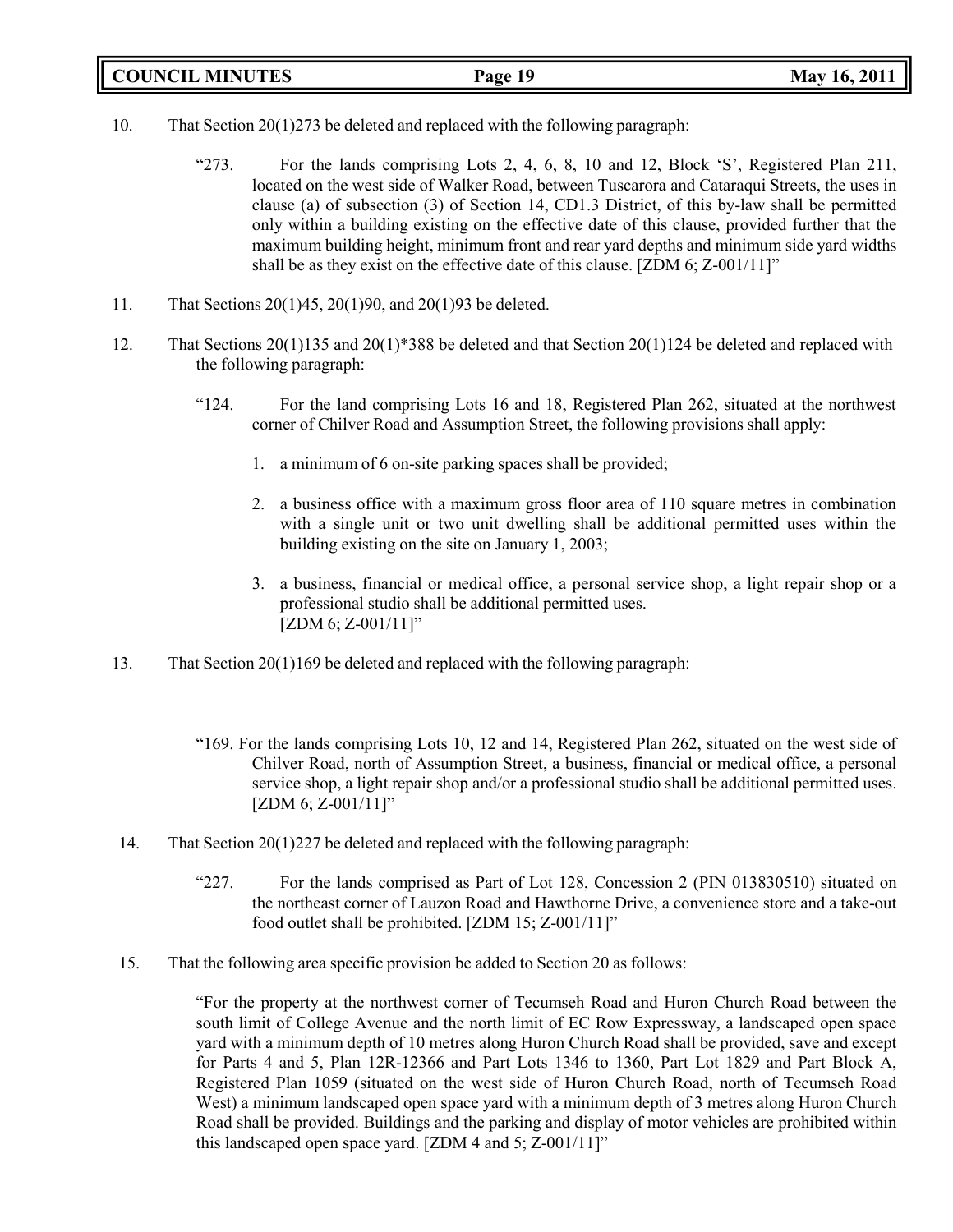| <b>COUNCIL MINUTES</b> |  |  |
|------------------------|--|--|
|------------------------|--|--|

- 16. That Sections 20(1)188, 20(1)217 and 20(1)274 be deleted and that Section 20(1)248 be deleted and replaced with the following paragraph:
	- "248. For the lands comprising of Part of Lots 42 to 44, Registered Plan 997 and Part of Lots 1 and 2, registered Plan 1015 (PIN 015832407), Lots 46 to 49, Registered Plan 997 and part of Lot 74, Registered Plan 1015 (PIN 015830479) and Part of Closed Alley (PIN 015832404) situated on the north side of Northwood Street between Huron Church Road and Daytona Avenue, the following additional provisions shall apply:
		- 1. direct vehicular access to Huron Church Road is prohibited;
		- 2. an Automatic Car Wash shall be an additional permitted use and that minimum of 8 stacking spaces in advance of and a minimum of 3 stacking spaces at the terminus of each wash line shall be provided;
		- 3. a Take-Out restaurant and a Convenience Store shall be additional permitted uses and that a minimum of 15 parking spaces shall be provided. [ZDM 4; Z-014/09; Z-019/10; Z-001/11]"
	- 17. That Section 25(6) of Zoning By-law 8600 be deleted and replaced with the following:

### **"(6) Parking Area Separation, Curbing and Screening Fence**

| (1) | from Huron Church Road between the south limit of College<br>Avenue and the north limit of the EC Row Expressway                                                                                                                     | $10.0 \text{ m}$ |
|-----|--------------------------------------------------------------------------------------------------------------------------------------------------------------------------------------------------------------------------------------|------------------|
| (2) | from a street other than Huron Church Road between the<br>south limit of College Avenue and the north limit of EC Row<br>Expressway                                                                                                  | 3.0 <sub>m</sub> |
| (3) | from an interior lot line or alley                                                                                                                                                                                                   | $1.5 \text{ m}$  |
| (4) | from a building wall in which is located a main pedestrian<br>entrance facing the parking area                                                                                                                                       | 2.0 <sub>m</sub> |
| (5) | from a building wall containing a habitable room window or<br>containing both a main pedestrian entrance and a habitable<br>room window facing the parking area where the building is<br>located on the same lot as the parking area | $4.5 \text{ m}$  |

(a) The following minimum requirements shall apply to the separation of a parking area:

(b) The area forming the parking area separation shall be maintained exclusively as alandscaped open space yard in which the parking or display of motor vehicles is prohibited.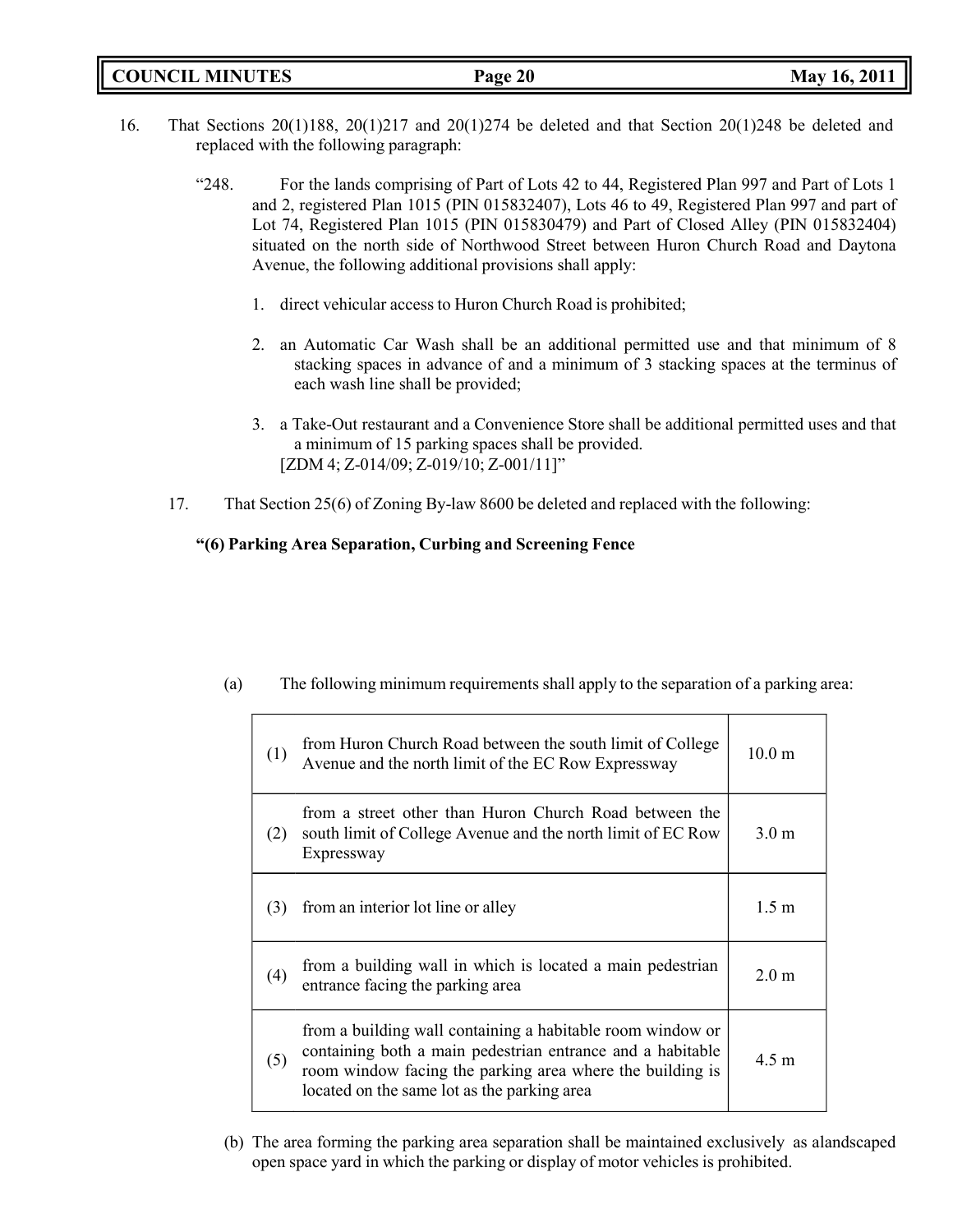- (c) A continuous concrete curb having a minimum height and width of 15 centimetres shall be constructed along the entire perimeter of a parking area.
- (d) For any part of a parking area that is located less than 6 metres from a habitable room window of a basement or ground floor dwelling unit on an abutting lot, a screening fence with a minimum height of 1.2 metres shall be provided along the lot line on which the parking area is located. If a parking area abuts an alley that provides access to the parking area, a screening fence that is located within 6 metres of the access area shall have a height of 1 metre.

#### Carried.

Councillor Dilkens was absent from the meeting when the vote was taken on this matter.

**Report Number 15263 ZB/11032 PAC 5**

Internal Distribution City Planner Manager of Development Chief Building Official City Engineer City Solicitor Zoning Clerk – Council Services Deputy Licence Commissioner Supervisor of Licensing City Clerk and Licence Commissioner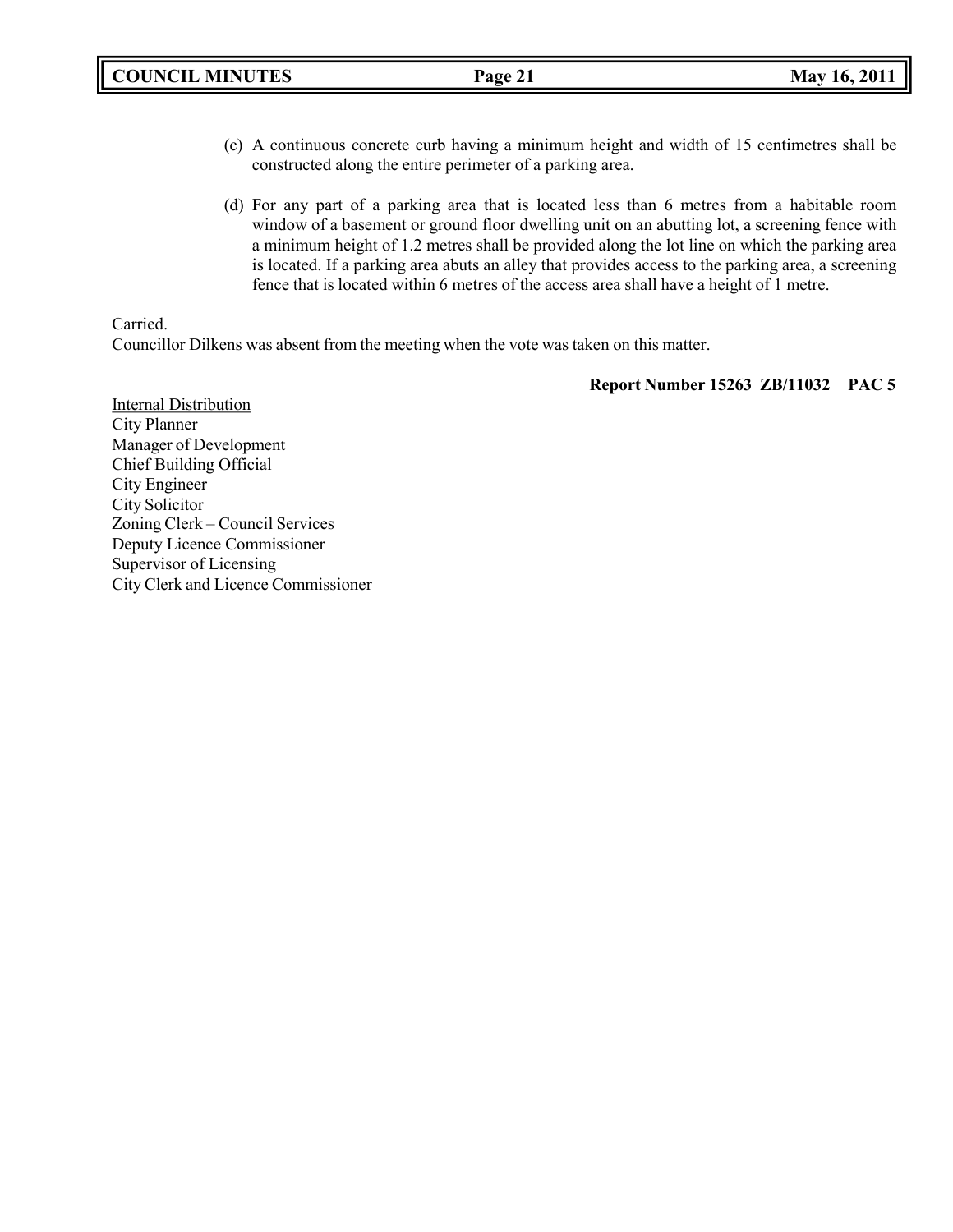| <b>COUNCIL MINUTES</b> | Page 22 | May 16, 2011 |
|------------------------|---------|--------------|
|------------------------|---------|--------------|

Specifically related to the Town & Gown Committee only **BE DEFERRED** to the June 7, 2011 meeting of Council to allow for Councillor Jones to be in attendance as adopted by Council at its meeting held May 16, 2011 [**M118-2011**] **ADOPTED** by Council at its meeting held May 16, 2011, save and except the portion dealing with the Town and Gown Committee **BE ADOPTED** as presented [**M120-2011**] **VC/bm Windsor, Ontario, May 16, 2011**

#### **REPORT OF THE STRIKING COMMITTEE**

**of its meeting held** May 9, 2011

**PRESENT:** Mayor E. Francis Councillor J. Gignac Councillor R. Jones Councillor H. Payne Councillor B. Marra Councillor F. Valentinis Councillor A. Maghnieh Councillor P. Hatfield Councillor E. Sleiman Councillor A. Halberstadt Councillor D. Dilkens

#### **Declarations of Pecuniary Interest:**

Councillor Valentinis discloses an interest and abstains from voting on the Windsor Essex County Environment Committee as there are applicants from St. Clair College.

Councillor Payne discloses an interest and abstains from voting on the Town and Gown Committee as he is a landlord around the University area.

Your Committee submits the following recommendations:

(1) That the attached list (Appendix A) of citizen appointments to various Agencies, Boards and Commissions **BE APPROVED**, and further that all citizen appointments will be at the pleasure of Council, for the 2011-2014 term, or until successors are appointed.

(2) That the composition of the *Town & Gown Committee* **BE CHANGED** to 2 Councillors and 5 citizens, and further that the citizen appointees will not be representing specific organizations or groups.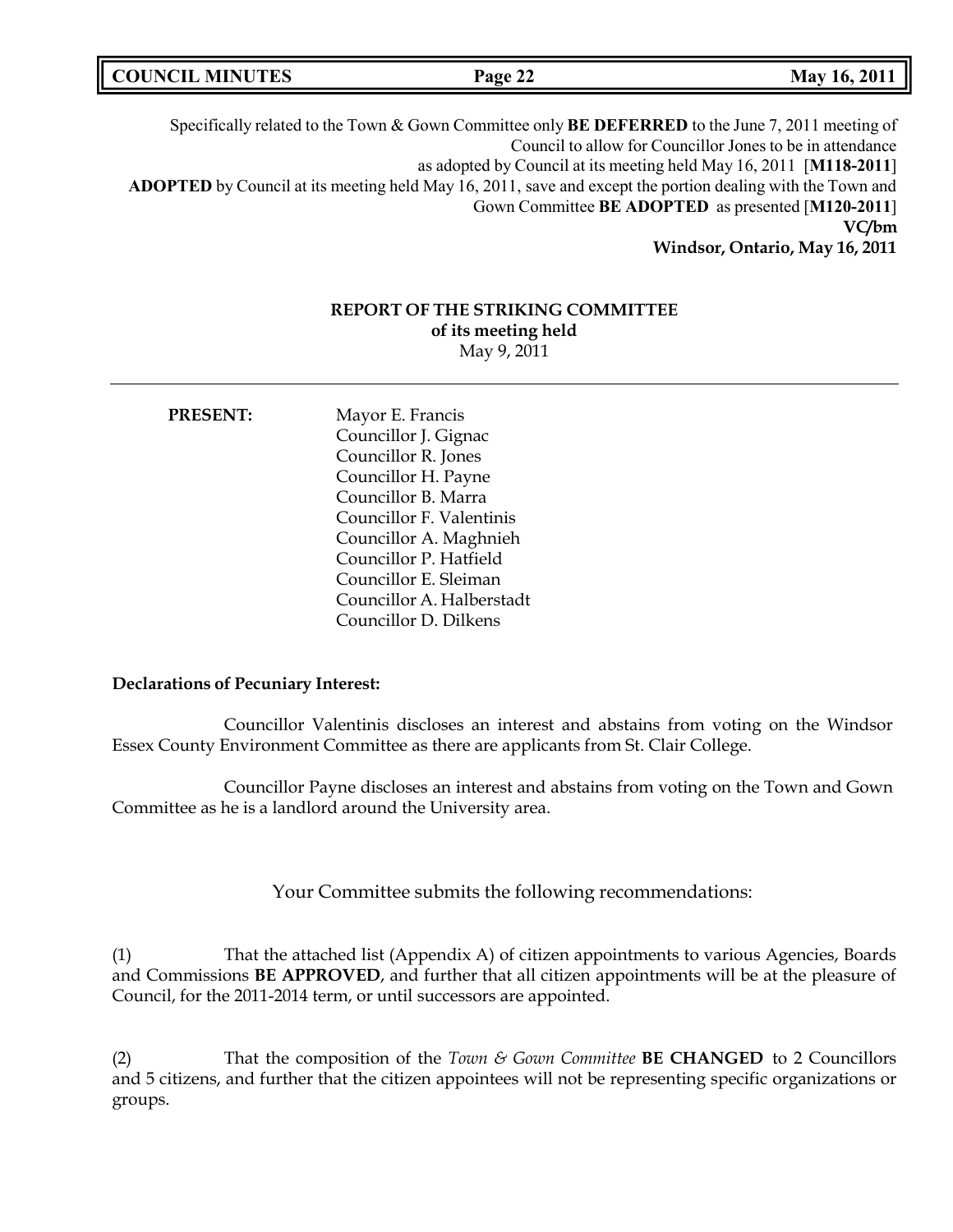**COUNCIL MINUTES Page 23 May 16, 2011**

(3) That the composition of the *International Relations Committee* **BE CHANGED** to 4 Councillors and 4 citizens, and further that the citizen appointees will not be representing specific organizations or groups.

(4) That consideration of citizen appointments to the *Windsor Accessibility Advisory Committee* **BE DEFERRED** pending a report from the Diversity Officer.

(5) That the composition of the *Windsor Detroit Tunnel Corporation* **BE CHANGED** to the Mayor, 3 Councillors and 1 citizen.

(6) That the composition of the *Windsor-Essex Health Unit Board* **BE CHANGED** to 4 Councillors and no citizen appointees, and further that Councillors Marra and Gignac **BE APPOINTED** to the Board to fill the 2 vacancies.

(7) That the CAO Performance Review Committee **BE DELEGATED** to the Executive Standing Committee.

(8) That consideration of one additional citizen representative on the *Windsor Utilities Commission* **BE DEFERRED** pending additional information.

(9) That the appointment of the citizen appointee on the Transit Windsor Board of Directors **BE DEFERRED** for further information.

**CHAIR** 

CITY CLERK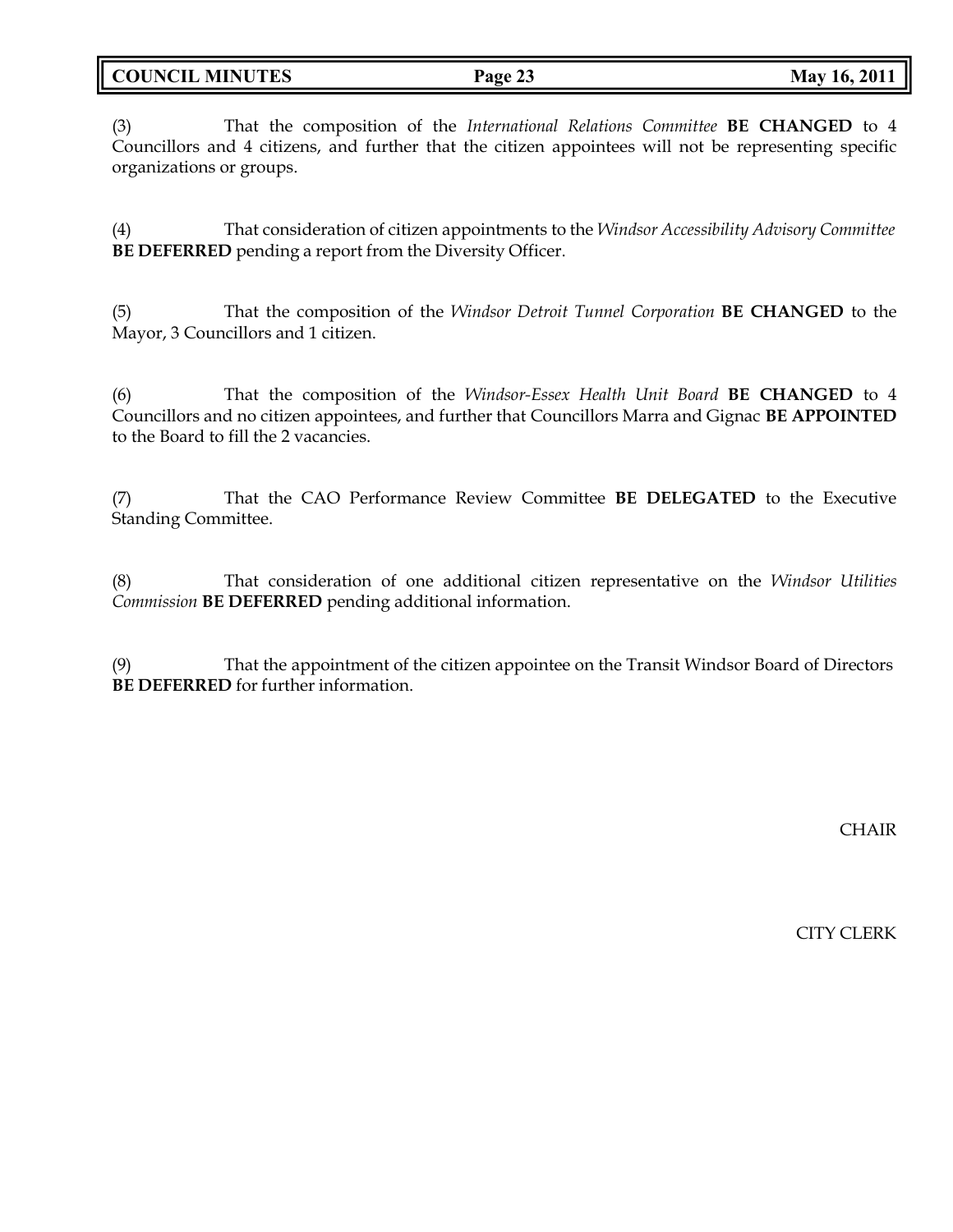Appendix A

# **AGENCIES, BOARDS AND COMMISSIONS** *–* **CITIZEN APPOINTMENTS**

| <b>NAME OF Agency, Board, Commission</b> | <b>APPOINTEES</b>                                                                                                                                                                                     |
|------------------------------------------|-------------------------------------------------------------------------------------------------------------------------------------------------------------------------------------------------------|
| <b>International Relations Committee</b> | Jerry Barycki<br>Guy DiPonio<br><b>Blake Roberts</b><br>Dr. Frank Simpson                                                                                                                             |
| Seniors Advisory Committee               | Lynne Adams<br><b>Jill Cadarette</b><br><b>Bruce Draper</b><br>Larry Duffield<br>Frank Duralia<br>Alex Gyemi<br>Kerry Ippolito<br>Calvin Little<br>Lieutenant Colonel Denis Meloche<br>Natalie Taylor |
| <b>Small Business Advisory Panel</b>     | Donald Larkin<br>Angelo Marignani<br>Dr. Alfie Morgan<br>Vicky Smith<br><b>Jim Williams</b>                                                                                                           |
| Town & Gown Committee                    | Lena Angelidis<br>Jane Boyd<br>Andre Capaldi<br>Matt Caron<br>John Fairley<br>Councillor Payne declares an<br>NOTE:<br>interest and abstains from voting                                              |
| <b>Windsor Bicycling Committee</b>       | Neil Campbell<br>Tristan Fehrenbach<br>Kari Gignac<br>Michelle Goyeau<br><b>Charles Griffiths</b><br>Mark Lindquist<br><b>Charles Pope</b><br>Christopher Waters                                      |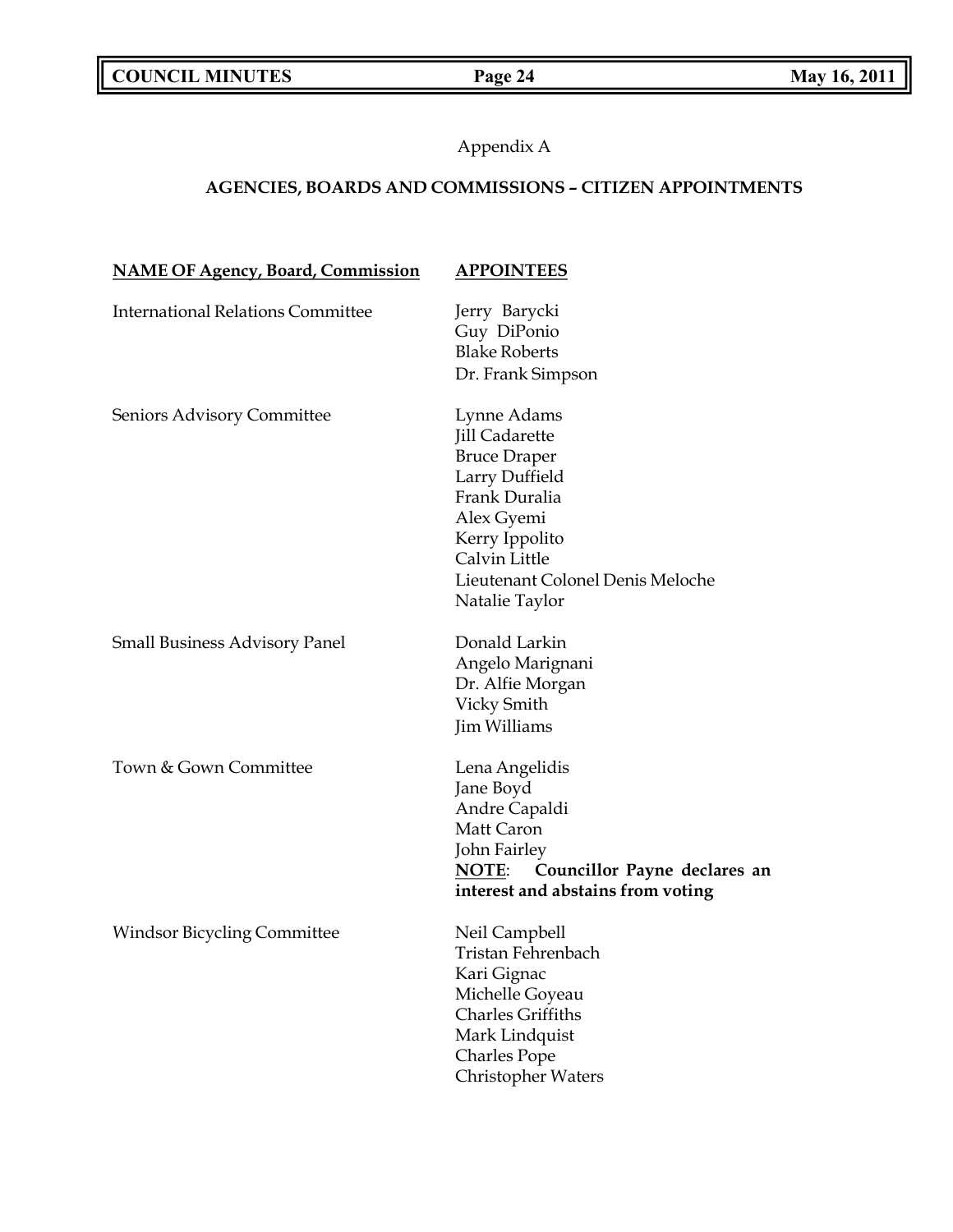# **COUNCIL MINUTES Page 25 May 16, 2011**

| <b>NAME OF Agency, Board, Commission</b>               | <b>APPOINTEES</b>                                                                                                                                                                                                                                                                                                                                                                                                                                                                                                                                                                                                                                                                                                                                |  |
|--------------------------------------------------------|--------------------------------------------------------------------------------------------------------------------------------------------------------------------------------------------------------------------------------------------------------------------------------------------------------------------------------------------------------------------------------------------------------------------------------------------------------------------------------------------------------------------------------------------------------------------------------------------------------------------------------------------------------------------------------------------------------------------------------------------------|--|
| <b>Windsor Canada Utilities</b>                        | Martin Komsa<br>Victor Neufeld                                                                                                                                                                                                                                                                                                                                                                                                                                                                                                                                                                                                                                                                                                                   |  |
| <b>Windsor Detroit Tunnel Corporation</b>              | Tim Fuerth                                                                                                                                                                                                                                                                                                                                                                                                                                                                                                                                                                                                                                                                                                                                       |  |
| Windsor<br>Essex<br>County<br>Environment<br>Committee | <b>Charlie Wright (County Council)</b><br><b>Tamara Stomp (County Council)</b><br>Pauline Cheslock (health)<br>Shahbaz Ahmed (health)<br>Paul Henshaw (education)<br>Karen Fallon (education)<br>Jennifer Nantais (citizen)<br>Andrew Pula (county citizen)<br>Mark Bartlett (labour)<br>Ric Coronado (labour)<br>John Miller (industry)<br>Dean Clevett (industry)<br>Phil Roberts (environment field)<br>Derek Coronado (environment field)<br>Matthew Child (ERCA)<br>Juliet Mohammed (business & agriculture)<br>Radwan Tamr (business & agriculture)<br>Rules waived to allow Phil<br>NOTE:<br>Roberts, city employee, to serve<br>on<br>Committee.<br><b>NOTE: Councillor Valentinis declares an</b><br>interest and abstains from voting. |  |
| Windsor Heritage Committee                             | Lynn Baker<br>Simon Chamely<br>Robin Easterbrook<br>Andrew Foot<br>Jeffrey Mellow<br>Noreen Slack                                                                                                                                                                                                                                                                                                                                                                                                                                                                                                                                                                                                                                                |  |
| Windsor-Essex<br>Community<br>Housing<br>Corporation   | Anna Angelidis (Labour)<br>Marina Clemens (citizen)<br>Louis Lapensee (tenant)<br>Mark Morris (Chamber)<br>Claire Paquette (tenant)<br>Paul Valentine (citizen)                                                                                                                                                                                                                                                                                                                                                                                                                                                                                                                                                                                  |  |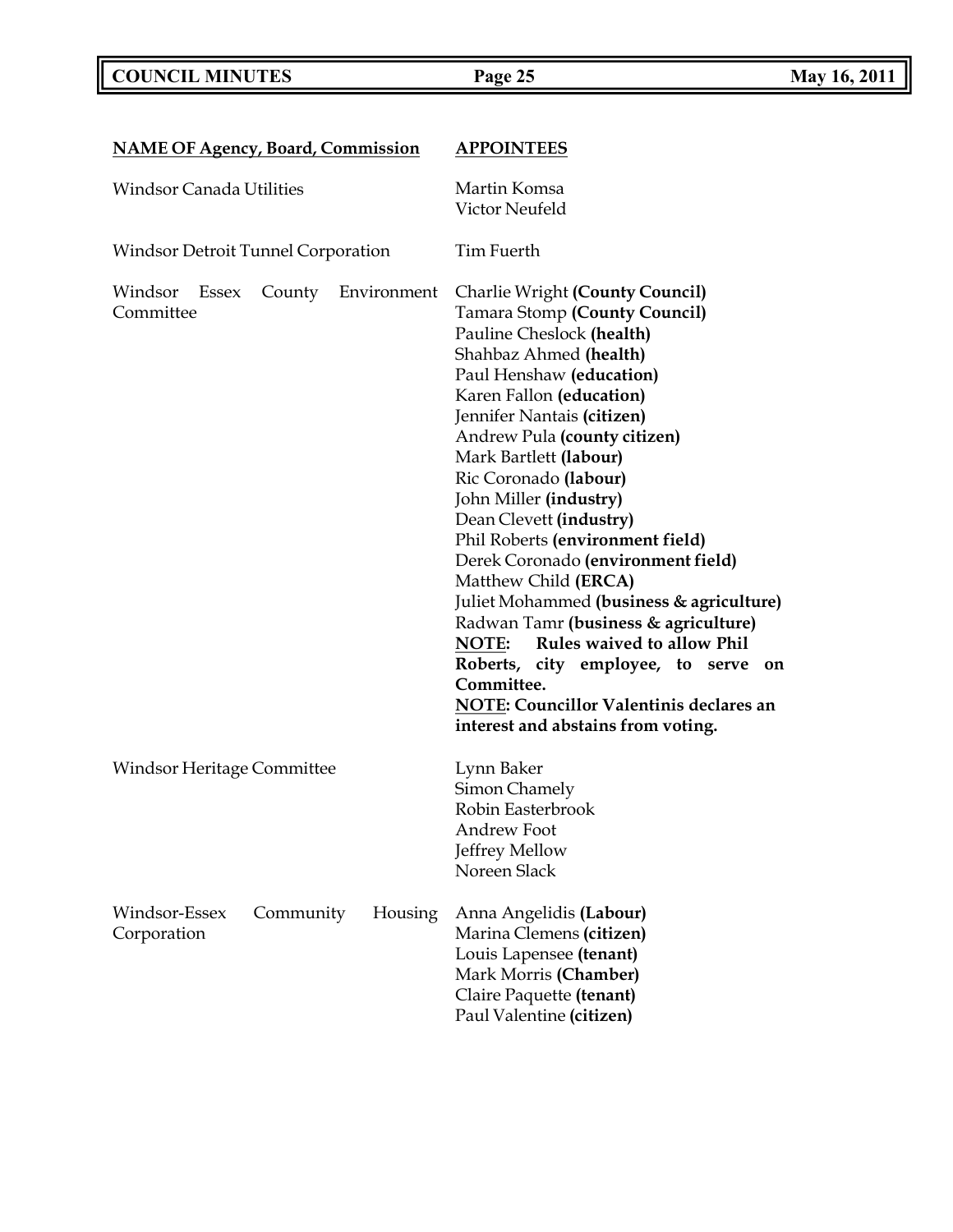# **COUNCIL MINUTES Page 26 May 16, 2011**

# **NAME OF Agency, Board, Commission APPOINTEES**

Your Quick Gateway (YQG) Board of Renato Discenza

Robert Payne Deborah Dent Jack Fraser Ronald Holden Kevin Laforet Mike Raymond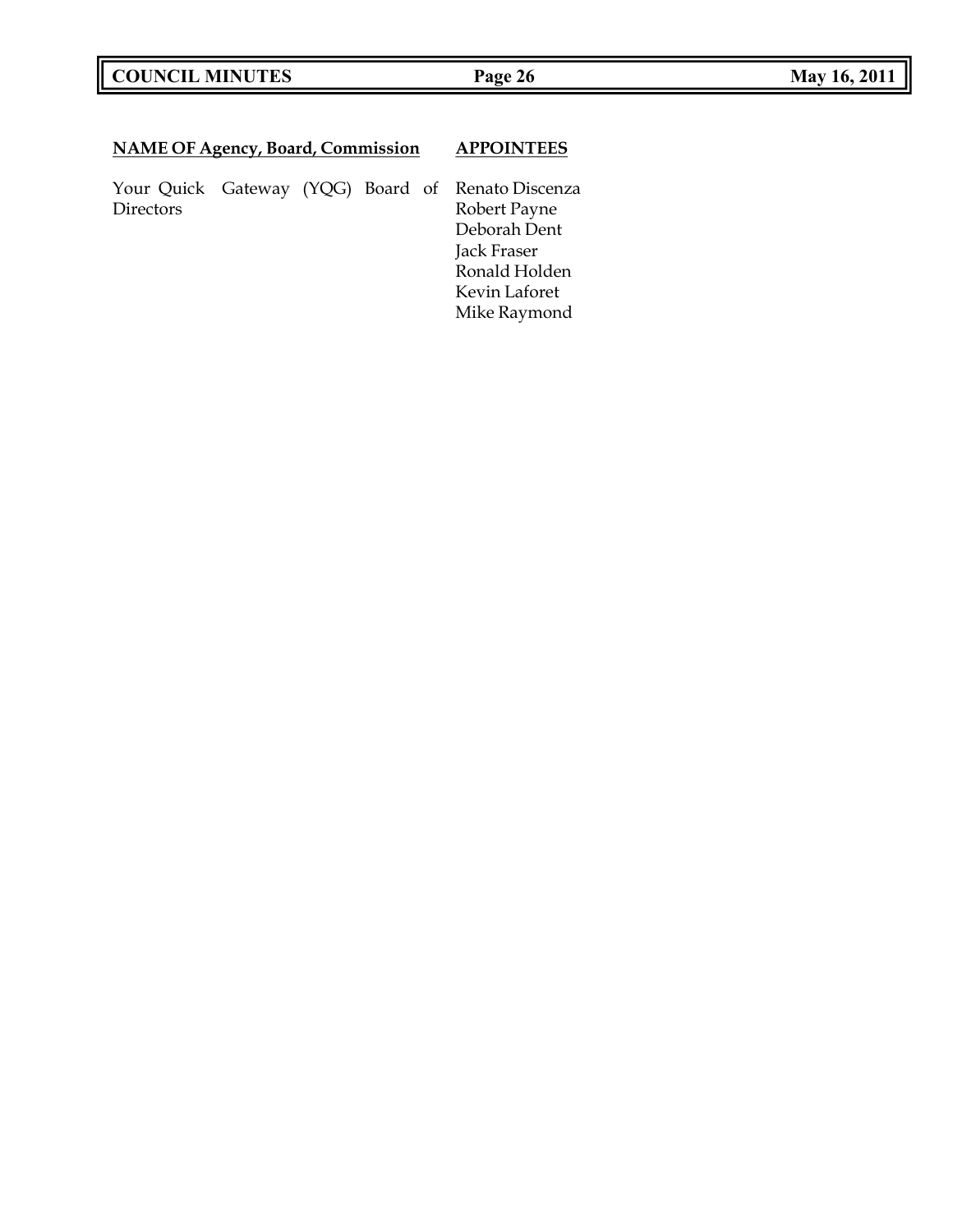|  | <b>COUNCIL MINUTES</b> |
|--|------------------------|
|--|------------------------|

**COUNCIL EXECUTE: Page 27 May 16, 2011** 

**ADOPTED** by Council at its meeting held May 16, 2011 [**M119-2011**] VC/bm

# **SPECIAL MEETING OF COUNCIL – IN CAMERA May 16, 2011**

### **Meeting called to order at: 5:30 p.m.**

# **Members in Attendance:**

Councillor D. Dilkens Councillor A. Halberstadt Councillor F. Valentinis (arrives at 5:37 p.m.) Councillor B. Marra Councillor P. Hatfield Councillor J. Gignac (Acting Chair) Councillor A. Maghnieh (arrives at 5:31 p.m.) Councillor H. Payne Councillor E. Sleiman

# **Members Absent:**

Mayor E. Francis (away on City business) Councillor R. Jones (attending Town & Gown Symposium)

# **Also in attendance:**

H. Reidel, Chief Administrative Officer M. Sonego, City Engineer G. Wilkki, City Solicitor (arrives at 5:32 p.m.) V. Critchley, City Clerk O. Colucci, Chief Financial Officer

**Verbal Motion is presented by Councillor Dilkens, seconded by Councillor Marra, that Rule 3.3 (a) of the** *Procedure By-law, 420-2001 as amended,* **be waived to add the following Agenda items:**

**3. Personal Matter – contract – matters relating to identifiable individual(s).**

**Motion Carried.**

**Verbal Motion is presented by Councillor Sleiman, seconded by Councillor Dilkens,**

**to move in Camera for discussion of the following item(s), as amended, adding Item 3:**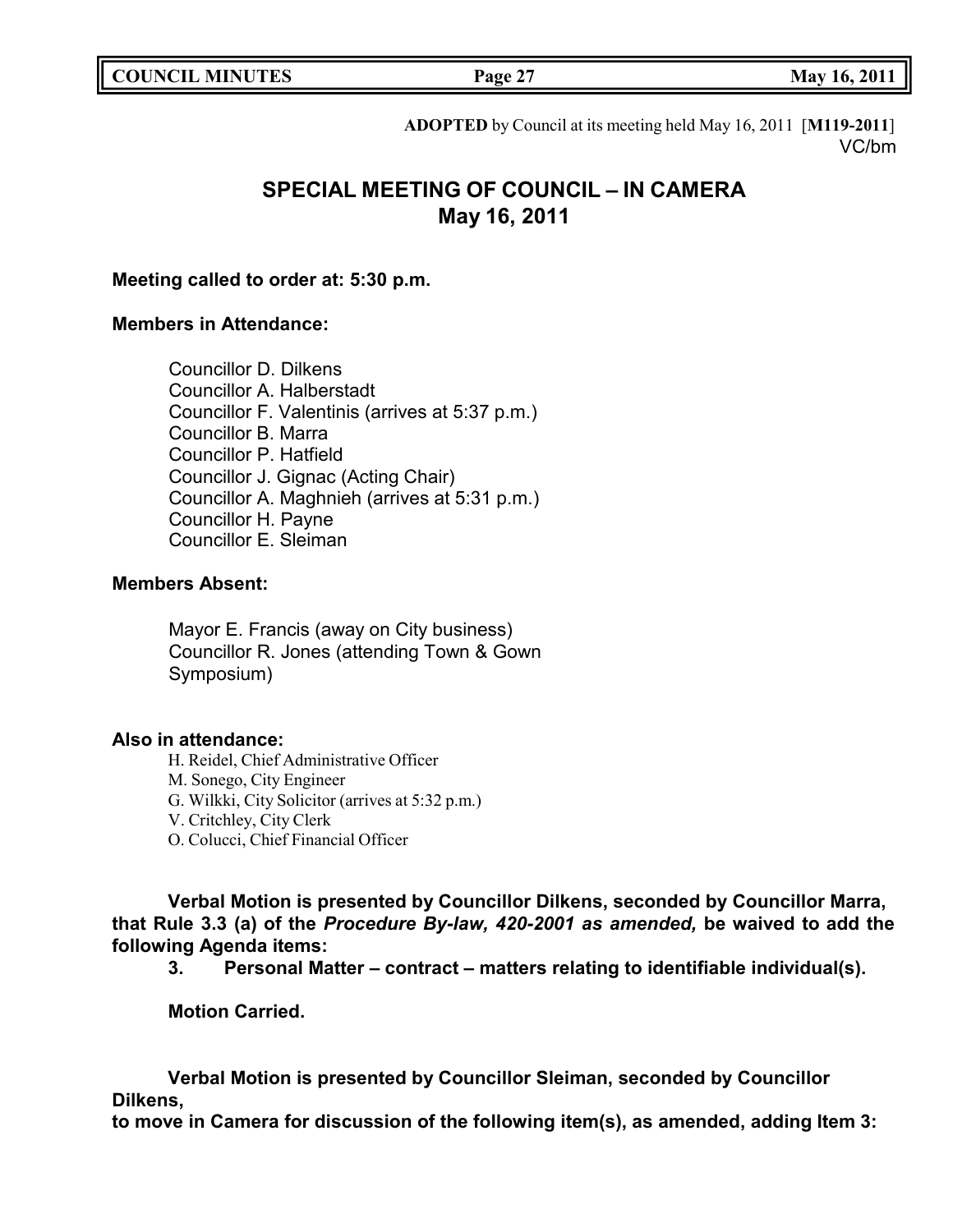| Item No. | <b>Subject</b>                                                           | Section – Pursuant to<br>Municipal Act, 2001, as<br>amended |
|----------|--------------------------------------------------------------------------|-------------------------------------------------------------|
|          | Property matter – lease renewal                                          | 239(2)(c)                                                   |
| 2.       | Legal matter – settlement                                                | 239(2)(e)                                                   |
| 3.       | Personal matter – contract – about an<br>identifiable individual (ADDED) | 239(2)(b)                                                   |

# **Motion Carried.**

# **Declarations of Pecuniary Interest:**

Councillor Payne discloses an interest and abstains from voting on Item 2, legal matter - settlement, as it is related to litigation which he is a party to.

# **Discussion on the items of business. (Items 1, 3 and 2)**

# **Verbal Motion is presented by Councillor Dilkens, seconded by Councillor Marra, to move back into public session.**

**Motion Carried.**

# **Moved by Councillor Sleiman, seconded by Councillor Valentinis, THAT the Clerk BE DIRECTED to transmit the recommendation(s) contained in the report(s) discussed at the In-Camera Council Meeting held May 16, 2011 directly to Council for consideration at the next Regular Meeting.**

1. That the recommendation contained in the in-camera report from the Asset/Lease Administrator, Property Supervisor, City Solicitor and Chief Financial Officer and City Treasurer respecting a property matter – lease renewal **BE APPROVED**.

2. That the recommendation contained in the in-camera report from Senior Legal Counsel and City Solicitor respecting a legal matter - settlement **BE APPROVED**.

# **Councillor Payne discloses an interest and is absent for the discussion and vote on this item.**

3. That the recommendation contained in the in-camera verbal report of the Chief Administrative Officer respecting a contract matter regarding an identifiable individual **BE APPROVED** and that the Chief Administrative Officer and City Clerk **BE DIRECTED** to proceed in accordance with the verbal direction of Council.

# **Councillor Hatfield voting nay.**

# **Motion Carried.**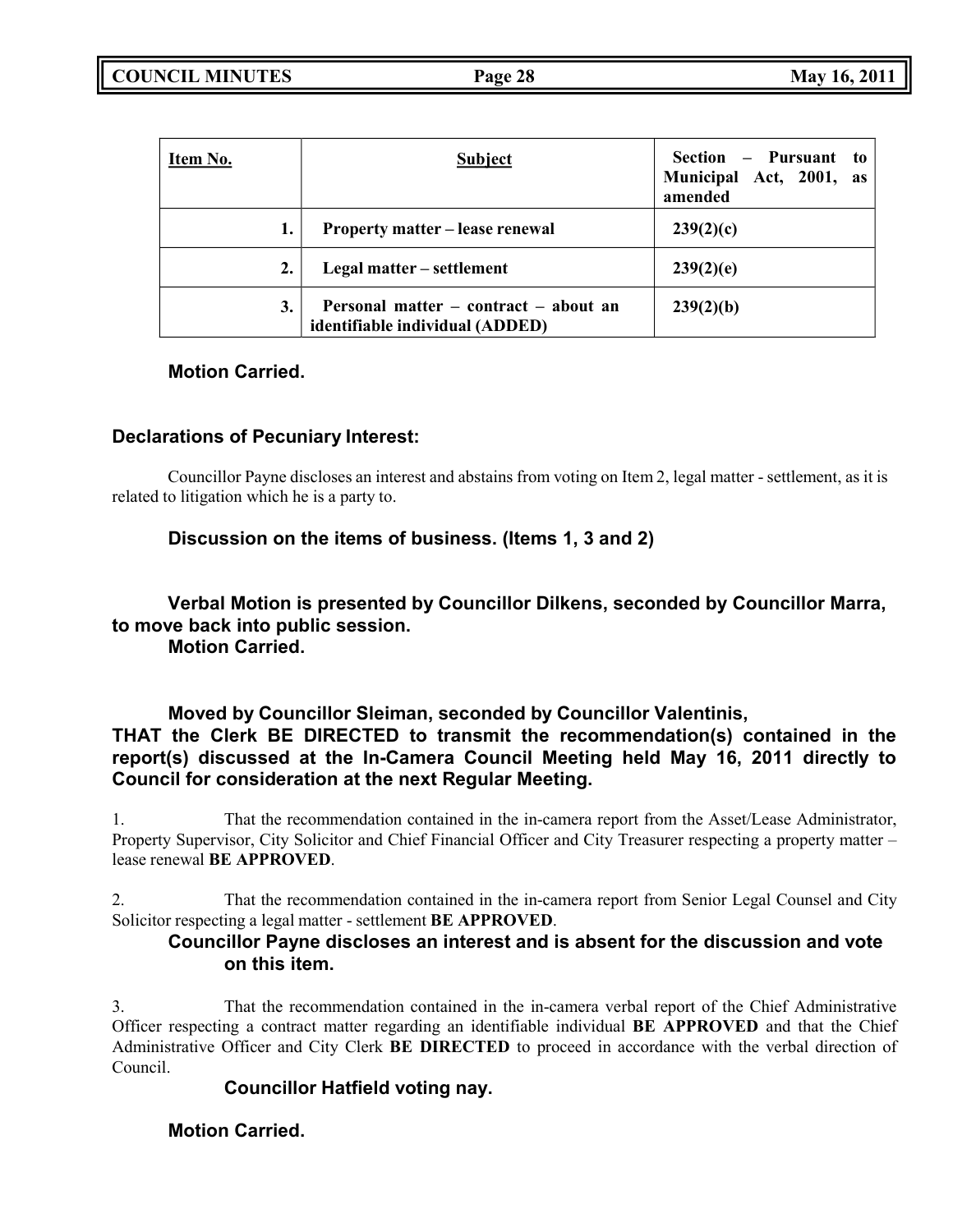| <b>COUNCIL</b><br><b>MINUTES</b> | 20<br>Page<br>$1$ all $2$ | 201.<br>Mav<br>16. |
|----------------------------------|---------------------------|--------------------|
|                                  |                           |                    |

**Moved by Councillor Jones, seconded by Councillor Marra, That the special meeting of council held May 16, 2011 BE ADJOURNED. (Time: 5:53 p.m.) Motion Carried.**